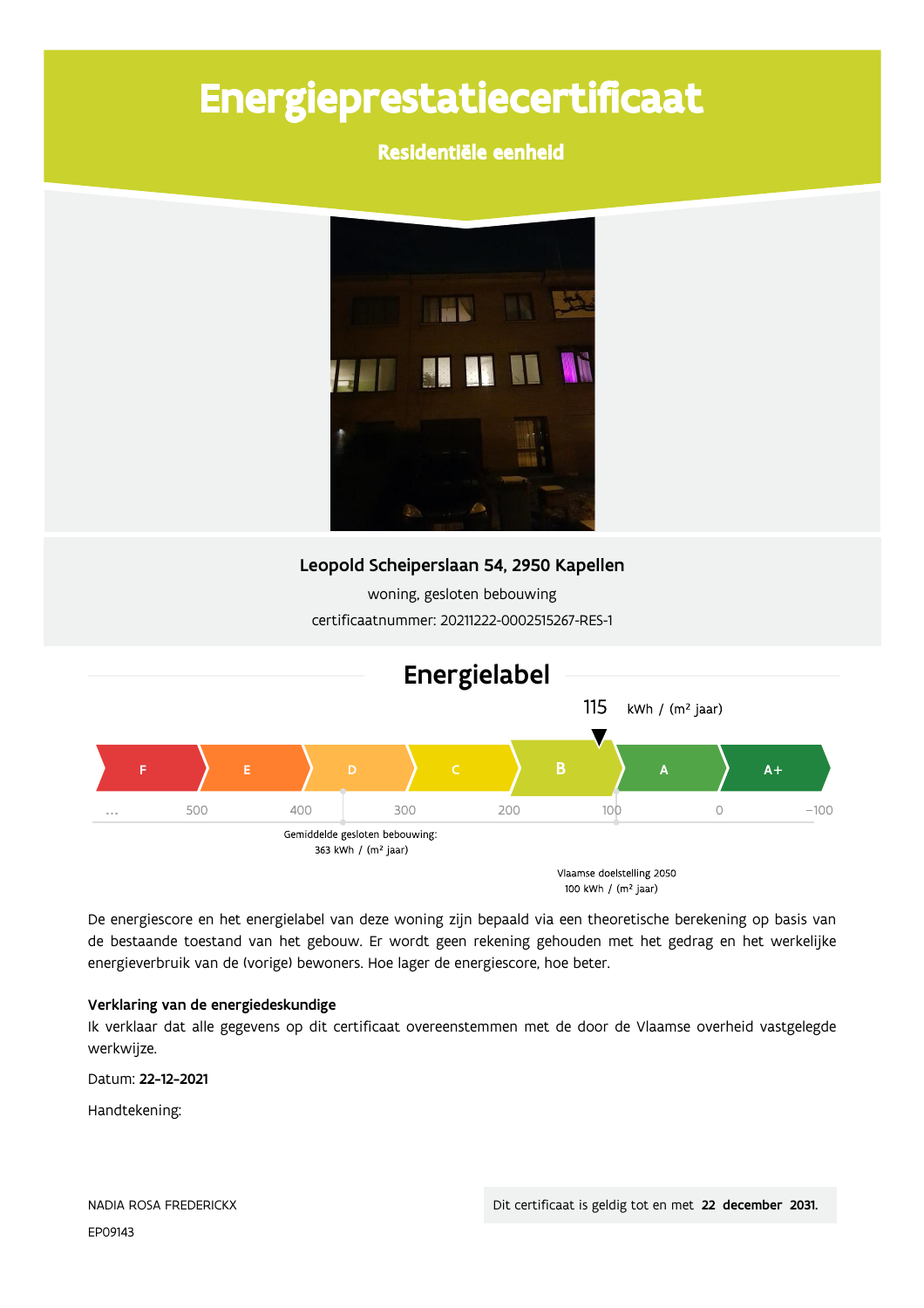# Huidige staat van de woning

Om met uw woning te voldoen aan de energiedoelstelling, zijn er twee mogelijke pistes:

OF

#### $(1)$ Inzetten op isolatie en verwarming

Kans op oververhitting

U isoleert elk deel van uw woning tot de doelstelling én voorziet  $\overline{11}$ een energie-efficiënte verwarmingsinstallatie (warmtepomp, condenserende ketel. (micro-)WKK. efficiënt warmtenet  $\bigcap_{ }$ decentrale toestellen met een totaal maximaal vermogen van 15 W/m<sup>2</sup>).

#### $2^{\circ}$ Energielabel van de woning

U behaalt een energielabel A voor uw woning(= energiescore van maximaal 100 kWh/(m<sup>2</sup> jaar)). U kiest op welke manier u dat doet: isoleren, efficiënt efficiënt ventileren, verwarmen, zonne-energie, hernieuwbare energie ...



Niet bekend

Zonnepanelen aanwezig

De U-waarde beschrijft de isolatiewaarde van daken, muren, vloeren, vensters ... Hoe lager de U-waarde, hoe beter het constructiedeel isoleert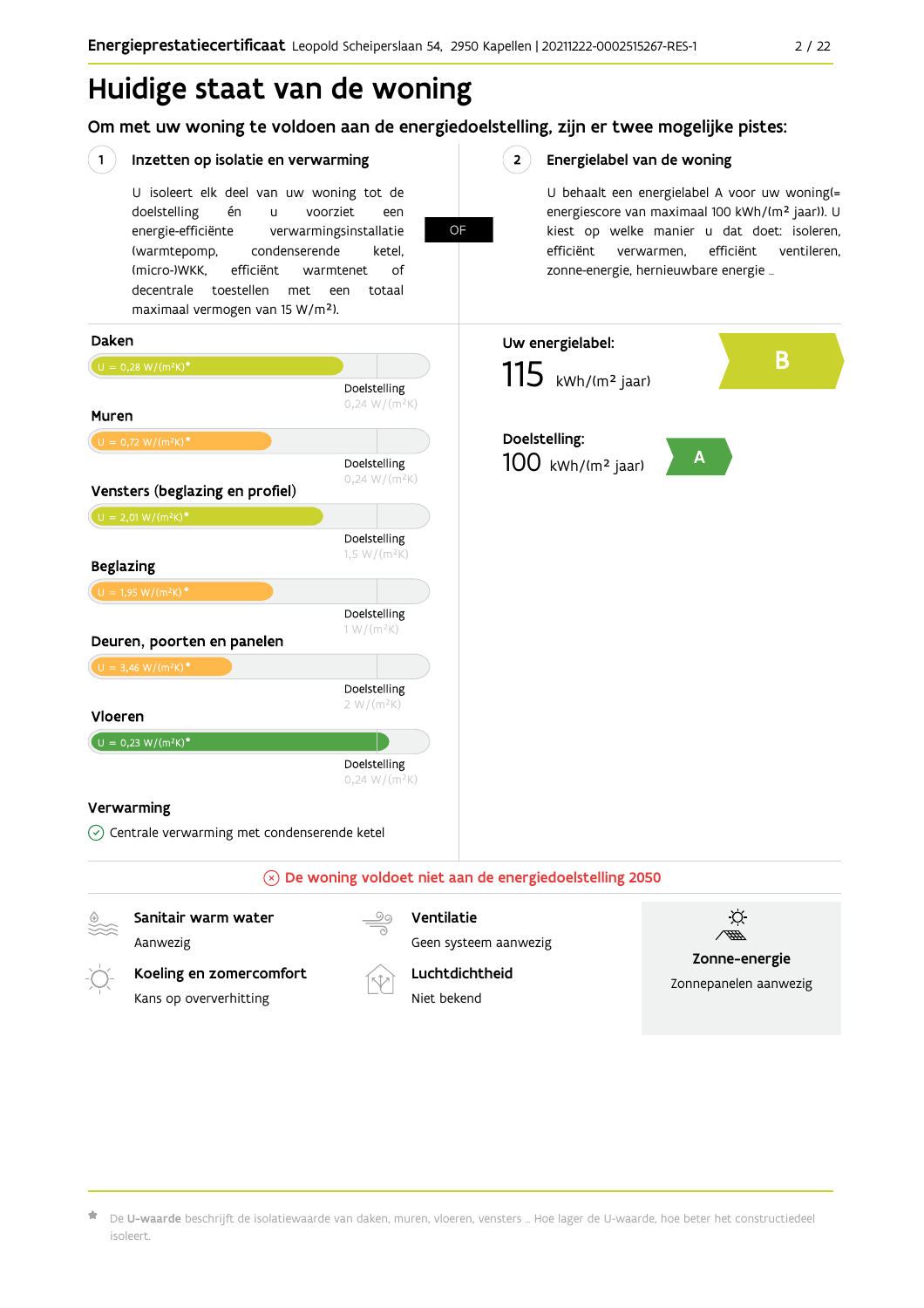# Overzicht aanbevelingen

In deze tabel vindt u aanbevelingen om uw woning energiezuiniger te maken. De aanbevelingen zijn gebaseerd op piste 1. Kunt u ze niet allemaal uitvoeren, dan helpen ze u ook om via piste 2 de doelstelling te halen. Vraag advies aan een specialist voordat u met de renovatiewerken start.

De volgorde in deze tabel is automatisch bepaald en is niet noodzakelijk de juiste volgorde om aan de slag te gaan. Het is louter een eerste indicatie op basis van de energieprestatie.



De prijsindicaties zijn automatisch berekend en kunnen door de energiedeskundige niet aangepast worden. De prijzen zijn bedoeld als indicatie van de gemiddelde marktprijs voor een bepaald type werk. Voor een concrete kostenraming moet u altijd beroep doen op een aannemer of architect. Meer informatie over wat wel en niet inbegrepen is vindt u op pagina 20.

|                                       | <b>HUIDIGE SITUATIE</b>                                                                                                                                                            | <b>AANBEVELING</b>                                                                    | <b>GEMIDDELDE</b><br><b>PRIJSINDICATIE</b> |
|---------------------------------------|------------------------------------------------------------------------------------------------------------------------------------------------------------------------------------|---------------------------------------------------------------------------------------|--------------------------------------------|
|                                       | Vensters<br>25 m <sup>2</sup> van de vensters heeft verouderde<br>hoogrendementsbeglazing.                                                                                         | Vervang de beglazing.                                                                 | €4500                                      |
|                                       | Muren<br>67 m <sup>2</sup> van de muren is vermoedelijk te<br>weinig geïsoleerd.                                                                                                   | Plaats bijkomende isolatie.                                                           | € 18 500 / € 27 500                        |
|                                       | Deuren, poorten en panelen<br>3 m <sup>2</sup> van de deuren of poorten is<br>onvoldoende geïsoleerd.                                                                              | Vervang de deuren en poorten.                                                         | € 5 000                                    |
|                                       | Zonne-energie<br>Er zijn 45 m <sup>2</sup> zonnepanelen aanwezig.                                                                                                                  | Onderzoek de mogelijkheid om een<br>zonneboiler te plaatsen.                          |                                            |
|                                       | Daken<br>47m <sup>2</sup> van het dak is redelijk goed<br>geïsoleerd, maar voldoet nog niet aan de<br>energiedoelstelling.                                                         | Overweeg bijkomende isolatie te plaatsen.                                             |                                            |
|                                       | Vensters<br>2.5 m <sup>2</sup> van de vensters heeft<br>hoogrendementsbeglazing (geplaatst na<br>2000). Dat is energiezuinig, maar voldoet<br>nog niet aan de energiedoelstelling. | Als u de beglazing vervangt, zorg dan dat<br>deze voldoet aan de energiedoelstelling. |                                            |
| Energetisch niet in orde<br>$\bullet$ | • Zonne-energie                                                                                                                                                                    | • Energetisch redelijk in orde, maar net niet voldoende voor de doelstelling          |                                            |

Als er verschillende gangbare uitvoeringsmethodes zijn, worden de prijzen hiervan gescheiden door een schuine streep. Meer detailinformatie vindt u vanaf pagina 20.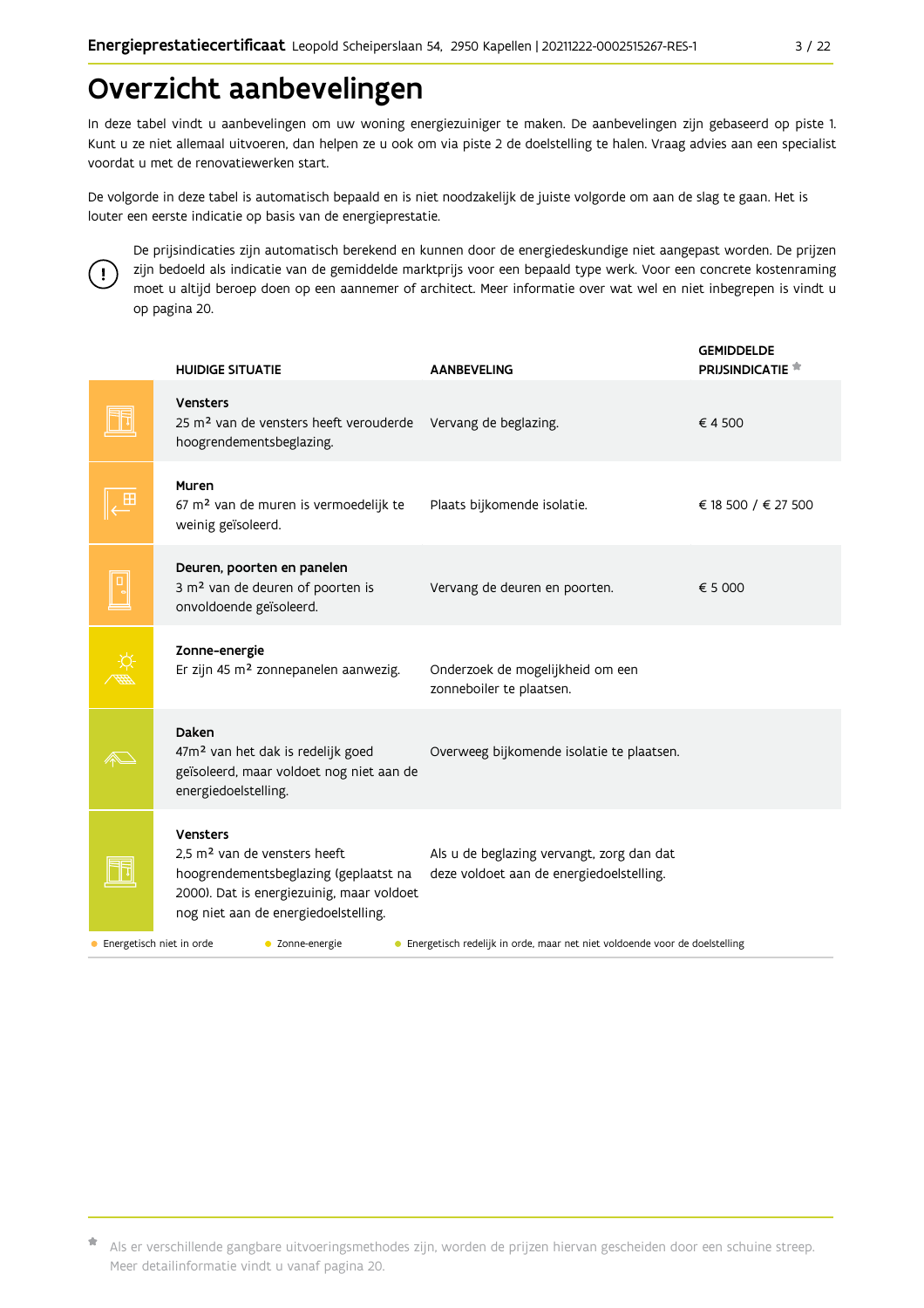#### Energielabel na uitvoering van de aanbevelingen

Als u beslist om uw woning stapsgewijs te renoveren in de hierboven gesuggereerde volgorde, geeft de onderstaande energieschaal een overzicht van waar uw woning zich na elke stap zal bevinden op de energieschaal. Verandert u de volgorde, dan verandert ook de impact van elke maatregel. Dat kan hier niet weergegeven worden.



#### Aandachtspunten

Hou rekening met de volgende aspecten als u uw woning energiezuinig en comfortabeler wilt maken.

Luchtdichtheid: De luchtdichtheid van uw woning is niet gemeten. Een goede luchtdichtheid is nodig om de warmte niet via spleten en kieren te laten ontsnappen. Let er bij de renovatie op dat de werken luchtdicht uitgevoerd worden. U kunt nadien de luchtdichtheid laten meten om eventueel overblijvende lekken op te sporen en uw energielabel mogelijk nog te verbeteren.



Koeling en zomercomfort: Uw woning heeft kans op oververhitting. Overweeg buitenzonwering om de zon zoveel mogelijk buiten te houden tijdens de zomer. Vermijd de plaatsing van een koelinstallatie, want die verbruikt veel energie.

Sanitair warm water: Uw woning beschikt niet over een zonneboiler. Overweeg de plaatsing van een zonneboiler of warmtepompboiler. Daarmee kunt u energie besparen.

#### Let op!

 $(\bot)$ 

 $\hat{N}$ 

De aanbevelingen, aandachtspunten en eventuele prijsindicaties op het energieprestatiecertificaat worden standaard gegenereerd op de wijze die de Vlaamse overheid heeft vastgelegd. Laat u bijstaan door een specialist om op basis van de aanbevelingen en aandachtspunten een concreet renovatieplan op te stellen. De energiedeskundige is niet aansprakelijk voor de eventuele schade die ontstaat bij het uitvoeren van de standaard gegenereerde aanbevelingen of aandachtspunten.

#### Meer informatie?

- Voor meer informatie over het energieprestatiecertificaat, gebruiksgedrag, woningkwaliteit ... kunt u terecht op www.energiesparen.be.
- Meer informatie over uw woning vindt u op uw persoonlijke woningpas. Surf naar woningpas.vlaanderen.be om uw woningpas te bekijken.
- Meer informatie over beter renoveren vindt u op www.energiesparen.be/ikbenoveer.

Gegevens energiedeskundige: NADIA ROSA FREDERICKX Botermelkbaan 10. 2900 schoten FP09143

#### **Premies**

Informatie over energiewinsten, subsidies of andere financiële voordelen vindt u op www.energiesparen.be.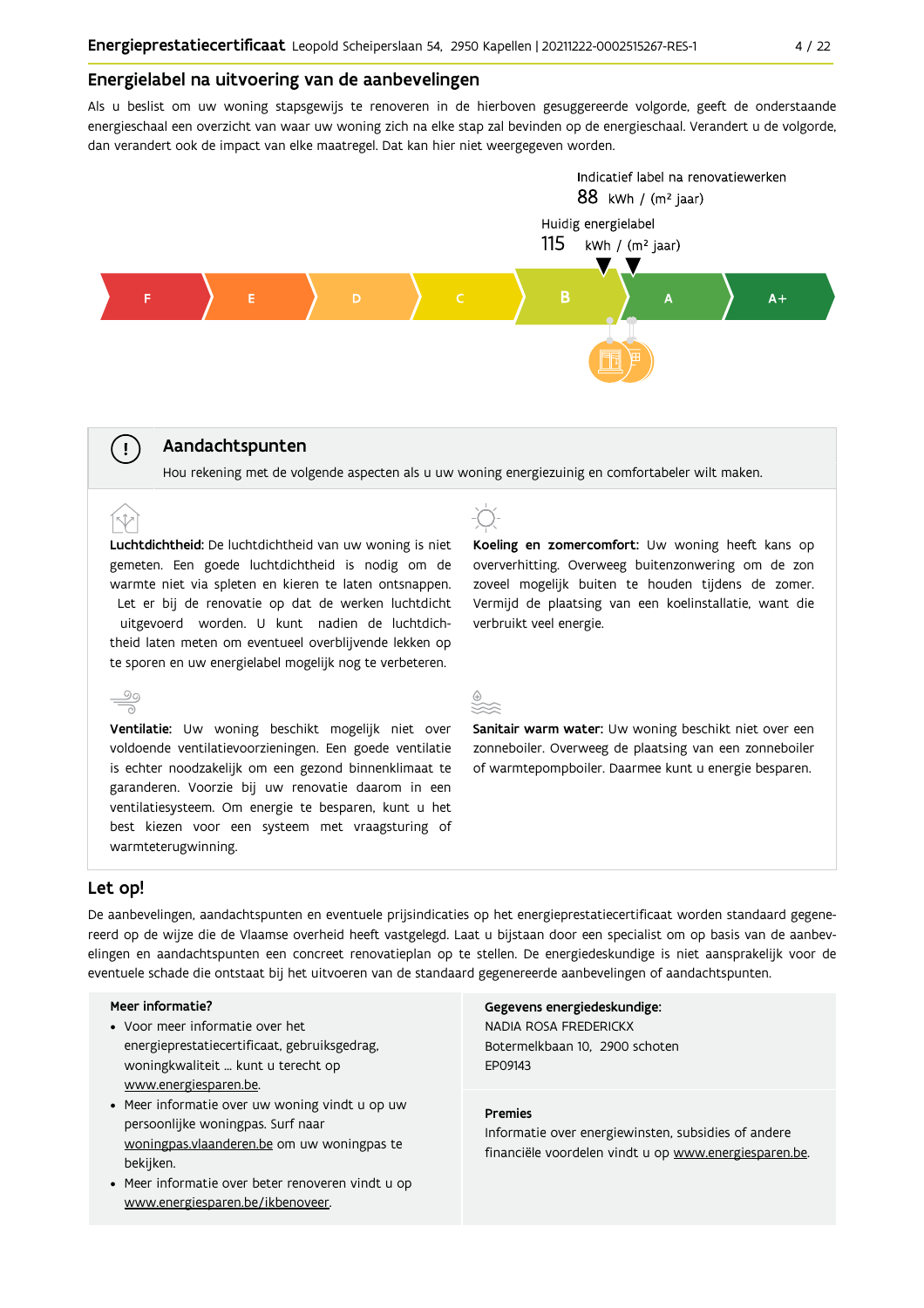# Energieprestatiecertificaat (EPC) in detail

Elk gebouw bestaat uit verschillende onderdelen die met elkaar verbonden zijn. Als u renoveert, kunt u het best al rekening houden met de werken die u later nog gaat uitvoeren.

Dit deel van het energieprestatiecertificaat gaat dieper in op de aanbevelingen van uw woning. Samen met uw architect of andere vakman kunt u op basis hiervan een renovatieplan opstellen.

#### Inhoudstafel

| Daken.                           |    |
|----------------------------------|----|
| Vensters en deuren.              | 9  |
| Muren.                           | 12 |
| Vloeren                          | 15 |
| Ruimteverwarming                 | 16 |
| Installaties voor zonne-energie. | 17 |
| Overige installaties             | 19 |
| Toelichting prijsindicaties      | 20 |
|                                  |    |

### 10 goede redenen om nu al te BENOveren

BENOveren is BEter reNOveren dan gebruikelijk is, met hogere ambities op het vlak van energieprestaties, goed gepland en met deskundig advies, zodat ook latere renovatiestappen haalbaar blijven (zie ook www.energiesparen.be/ikbenoveer). Een geBENOveerde woning biedt veel voordelen:

- 1. Een lagere energiefactuur 2. Meer comfort 3. Een gezonder binnenklimaat 4. Esthetische meerwaarde 5. Financiële meerwaarde  $\frac{1}{2}$ 6. Nodig voor ons klimaat 7. Uw woning is klaar voor uw oude dag 8. Minder onderhoud 9. Vandaag al haalbaar
	- 10. De overheid betaalt mee

#### Renoveren of slopen: let op voor asbest!

Asbest is een schadelijke stof die nog regelmatig aanwezig is in gebouwen. In veel gevallen kunnen asbesttoepassingen op een eenvoudige en vooral veilige manier verwijderd worden. Deze werken en eventuele bijhorende kosten zijn niet inbegrepen in het EPC. Voor meer informatie over (het herkennen van) asbest en asbestverwijdering kunt u terecht op www.ovam.be.

### Hoe wordt het EPC opgemaakt?

De eigenschappen van uw woning zijn door de energiedeskundige ingevoerd in software die door de Vlaamse overheid is opgelegd. De energiedeskundige mag zich alleen baseren op zijn vaststellingen tijdens het plaatsbezoek en op bewijsstukken die voldoen aan de voorwaarden die de Vlaamse overheid heeft opgelegd. Op basis van de invoergegevens berekent de software het energielabel en genereert automatisch aanbevelingen en eventueel ook prijsindicaties. Bij onbekende invoergegevens gaat de software uit van veronderstellingen, onder meer op basis van het (ver)bouw- of fabricagejaar. Om zeker te zijn van de werkelijke samenstelling van uw muur, dak of vloer kunt u ervoor kiezen om verder (destructief) onderzoek uit te voeren (losschroeven stopcontact, gaatje boren in een voeg, binnenafwerking tijdelijk verwijderen ...).

Voor meer informatie over de werkwijze, de bewijsstukken en de voorwaarden kunt u terecht op www.energiesparen.be.

### **Energiedoelstelling 2050**

De energiedoelstelling van de Vlaamse Regering is om tegen 2050 alle woningen en appartementen in Vlaanderen minstens even energiezuinig te maken als een energetisch performante nieuwbouwwoning van 2017.

Ten tijde van de opmaak van dit EPC is het nog niet verplicht om aan die energiedoelstelling te voldoen. Denk echter vooruit! Hou nu al zo veel mogelijk rekening met die energiedoelstelling en streef zelfs naar beter.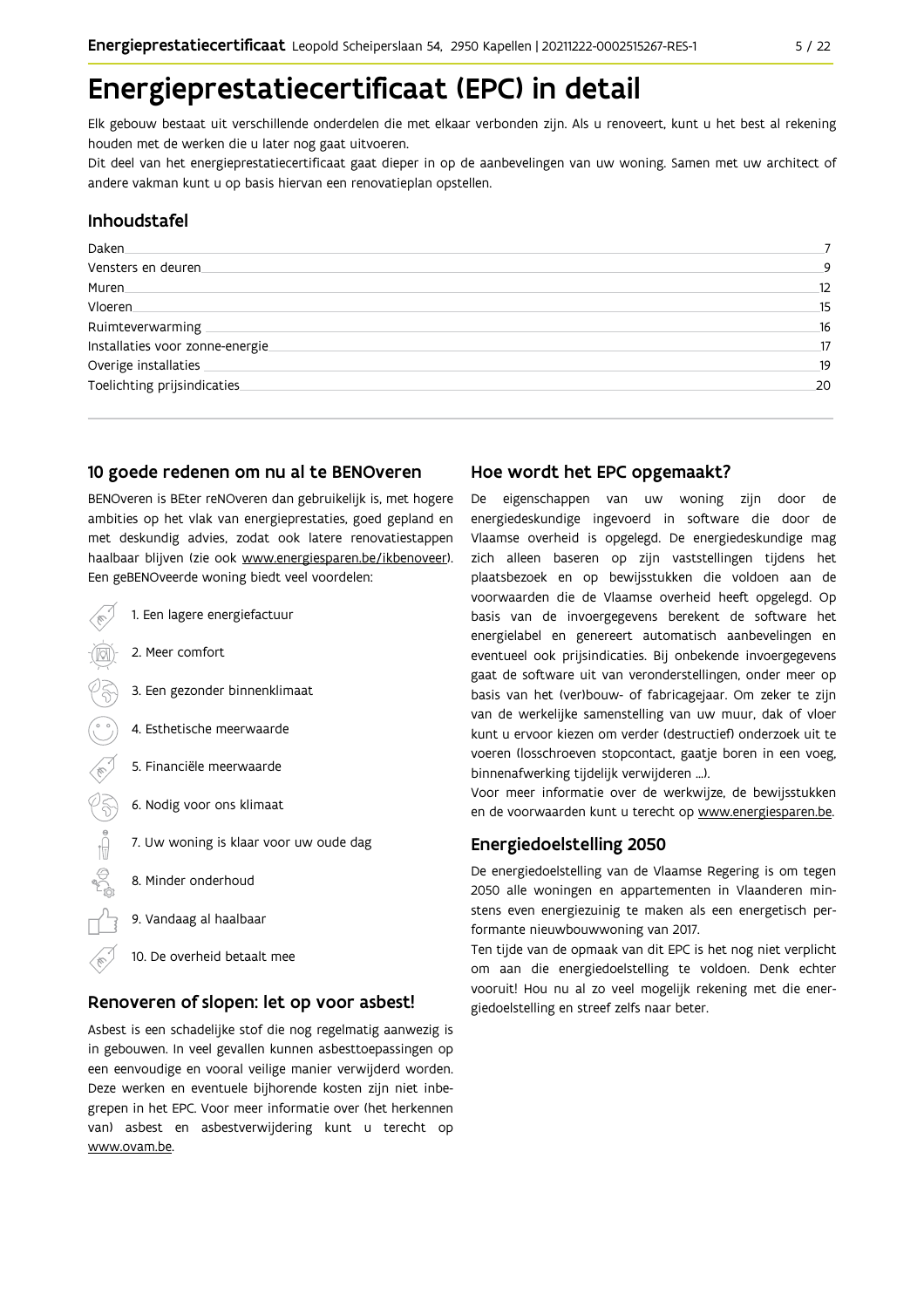# Algemene gegevens

| Gebouw id / Gebouweenheid id                                | 5890793 / 5891803      |
|-------------------------------------------------------------|------------------------|
| Datum plaatsbezoek                                          | 22/12/2021             |
| Referentiejaar bouw                                         | Onbekend               |
| Beschermd volume (m <sup>3</sup> )                          | 400                    |
| Ruimten niet opgenomen in het beschermd volume              | Geen                   |
| Bruikbare vloeroppervlakte (m <sup>2</sup> )                | 142                    |
| Verliesoppervlakte (m <sup>2</sup> )                        | 193                    |
| Infiltratiedebiet $(m^3/(m^2h))$                            | Onbekend               |
| Thermische massa                                            | Half zwaar/matig zwaar |
| Open haard(en) voor hout aanwezig                           | Neen                   |
| Niet-residentiële bestemming                                | Geen                   |
| Berekende energiescore (kWh/(m <sup>2</sup> jaar))          | 115                    |
| Karakteristiek jaarlijks primair energieverbruik (kWh/jaar) | 16.310                 |
| CO <sub>2</sub> -emissie (kg/jaar)                          | 3.136                  |
| Indicatief S-peil                                           | 47                     |
| Gemiddelde U-waarde gebouwschil (W/(m <sup>2</sup> K))      | 0.72                   |
| Gemiddeld installatierendement verwarming (%)               | 83                     |

# Verklarende woordenlijst

| beschermd volume                                    | Het volume van alle ruimten die men wenst te beschermen tegen warmteverlies naar<br>buiten, de grond en aangrenzende onverwarmde ruimten.                                                                                                                                 |
|-----------------------------------------------------|---------------------------------------------------------------------------------------------------------------------------------------------------------------------------------------------------------------------------------------------------------------------------|
| bruikbare vloeroppervlakte                          | De vloeroppervlakte binnen het beschermd volume die beloopbaar en toegankelijk is.                                                                                                                                                                                        |
| U-waarde                                            | De U-waarde beschrijft de isolatiewaarde van daken, muren, vensters  Hoe lager de<br>U-waarde, hoe beter de constructie isoleert.                                                                                                                                         |
| R-waarde                                            | De warmteweerstand van een materiaallaag. Hoe groter de R-waarde, hoe beter de<br>materiaallaag isoleert.                                                                                                                                                                 |
| lambdawaarde                                        | De warmtegeleidbaarheid van een materiaal. Hoe lager de lambdawaarde, hoe beter<br>het materiaal isoleert.                                                                                                                                                                |
| karakteristiek jaarlijks primair<br>energieverbruik | De berekende hoeveelheid primaire energie die gedurende één jaar nodig is voor de<br>verwarming, de aanmaak van sanitair warm water, de ventilatie en de koeling van een<br>woning. Eventuele bijdragen van zonneboilers en zonnepanelen worden in mindering<br>gebracht. |
| berekende energiescore                              | Een maat voor de totale energieprestatie van een woning. De berekende energiescore<br>is gelijk aan het karakteristiek jaarlijks primair energieverbuik, gedeeld door de<br>bruikbare vloeroppervlakte.                                                                   |
| S-peil                                              | Een maat voor de energieprestatie van de gebouwschil van een woning. Het S-peil<br>houdt rekening met de isolatie, de luchtdichtheid, de oriëntatie, de zonnewinsten en<br>de vormefficiëntie. Hoe lager het S-peil, hoe energie-efficiënter de gebouwschil.              |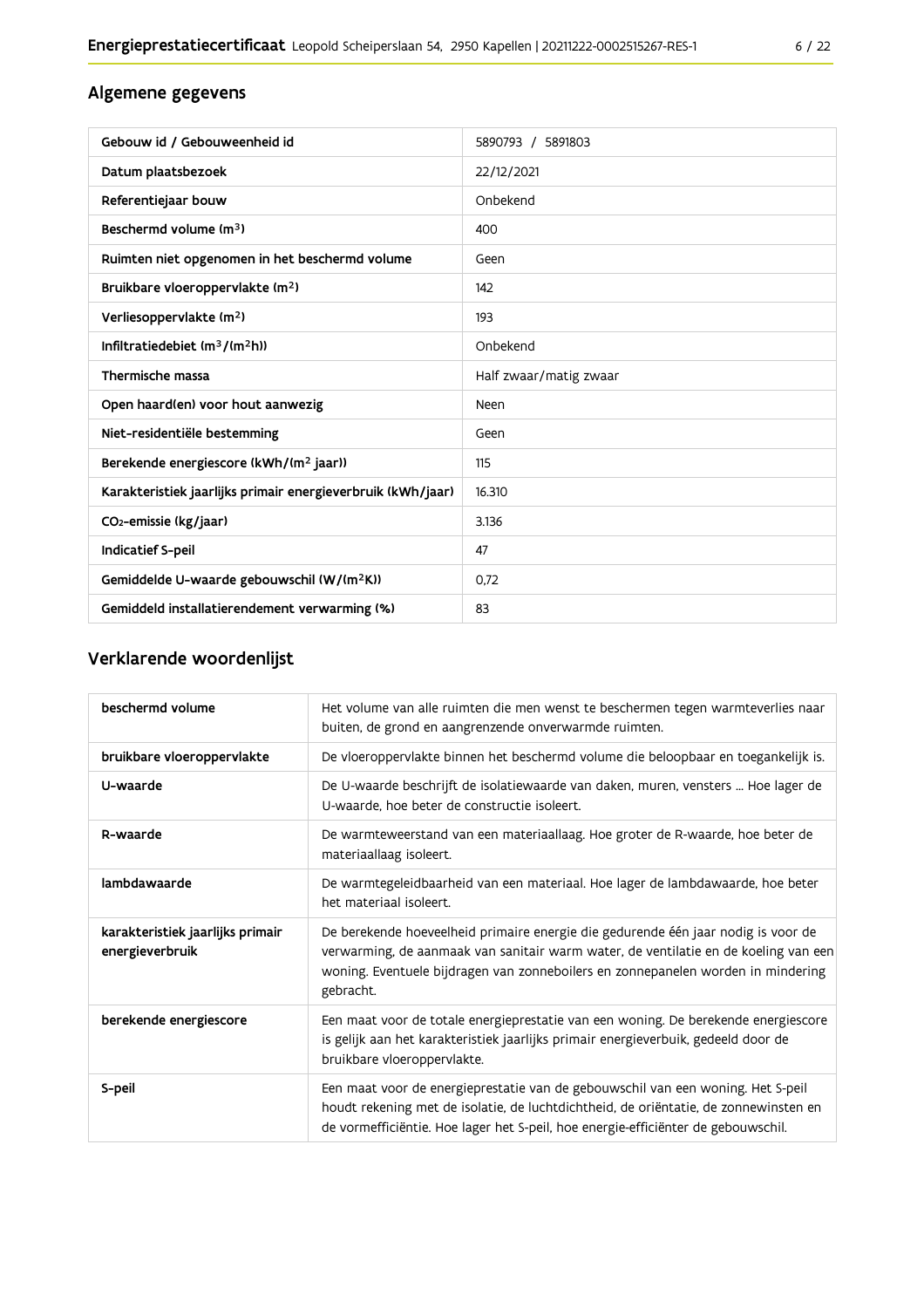# **Daken**



#### Plat dak

47 m<sup>2</sup> van het platte dak is redelijk goed geïsoleerd, maar voldoet nog niet aan de energiedoelstelling.

Overweeg bij een grondige renovatie bijkomende isolatie boven op het plat dak te plaatsen.

Bij de renovatie van uw dak kunt u het best streven naar een U-waarde van maximaal 0,24 W/(m<sup>2</sup>K). Dat komt overeen met een isolatielaag van ongeveer 14 cm minerale wol of XPS ( $\lambda_a$  = 0,035 W/(m.K)) of 12 cm PUR ( $\lambda_a$  = 0,027 W/(m.K)). Als u de isolatie van uw platte of hellende dak tussen een houten dakstructuur plaatst, moet u de isolatiedikte verhogen tot minstens 22 cm minerale wol

Hoogstwaarschijnlijk renoveert u uw dak(en) maar één keer grondig. Isoleer daarom meteen maximaal. De energiedoelstelling van 0,24 W/(m<sup>2</sup>K) vormt de basis, maar u kunt altijd streven naar beter.

# Denk vooruit!

- · Isoleert u eerst uw dak en dan uw muren? Verleng dan nu al de dakoversteken zodat de buitenmuurisolatie luchtdicht en zonder koudebrug op de dakisolatie kan aansluiten. Plaats ook de regenwaterafvoer zodanig dat er nog plaats genoeg is om buitenmuurisolatie te plaatsen.
- · Wordt het platte dak een stuk dikker door de isolatie? Hou er dan rekening mee dat u ook de dakgoten, brandmuurtjes, dakranden, gevels ... moet verhogen.
- · Bent u van plan een ventilatiesysteem, zonneboiler of zonnepanelen te plaatsen? Hou dan nu al rekening met de nodige leidingdoorvoeren of dakverstevigingen.
- · Denk bij de renovatie van uw dak aan functies die u later nog wilt toevoegen (bijvoorbeeld een zolderkamer wordt bureau) en zorg nu al voor voldoende daglicht door bijvoorbeeld dakvlakvensters te integreren in uw dak.

#### Een plat dak isoleren

Bij de isolatie van een plat dak kunt u het best kiezen voor een warm dak. Als het platte dak nog in goede staat is, wordt boven op de bestaande dakconstructie een nieuwe laag met dampscherm, isolatie en dakbedekking aangebracht. Als het dak al geïsoleerd is, moet vooraf bekeken worden hoeveel isolatie u nog kunt bijplaatsen. Vraag daarvoor raad aan een specialist.

Een groendak is een mooie en tegelijk ecologische oplossing. Laat een specialist vooraf onderzoeken of u van het platte dak een groendak kunt maken.

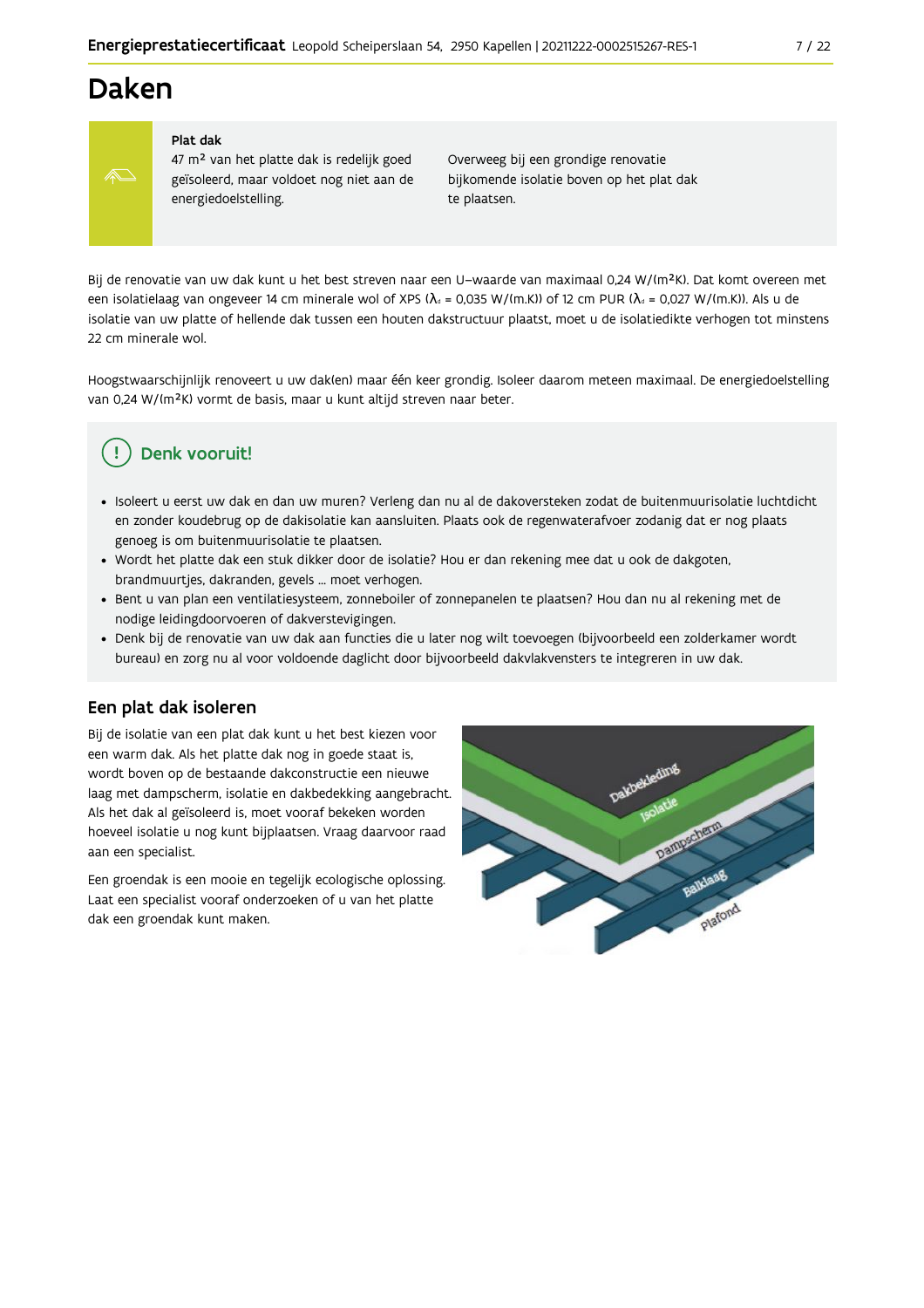#### Pas op! (!

- · Zorg steeds dat de isolatie wind- en luchtdicht geplaatst wordt. Anders gaat een groot deel van het isolatie-effect teniet.
- Het extra gewicht op de bestaande constructie van het dak heeft mogelijk een impact op de draagkracht en stabiliteit van het dak, de gevels en de fundering.
- · Door het isoleren van het dak gaat de luchtdichtheid van uw woning er op vooruit en kan de luchtverversing niet meer gebeuren via spleten en kieren. Voorzie dus een ventilatiesysteem om uw woning te ventileren. Dat is niet enkel essentieel om vochtproblemen te vermijden, maar ook voor uw gezondheid en uw comfort.

Laat u bijstaan door een architect, aannemer of vakman voor deskundig advies en een goede uitvoering van de werken.

# Technische fiche daken

De energiedeskundige heeft de onderstaande gegevens ingevoerd. Bezorg die gegevens aan uw vakman.



#### Legende

a dak niet in riet of cellenbeton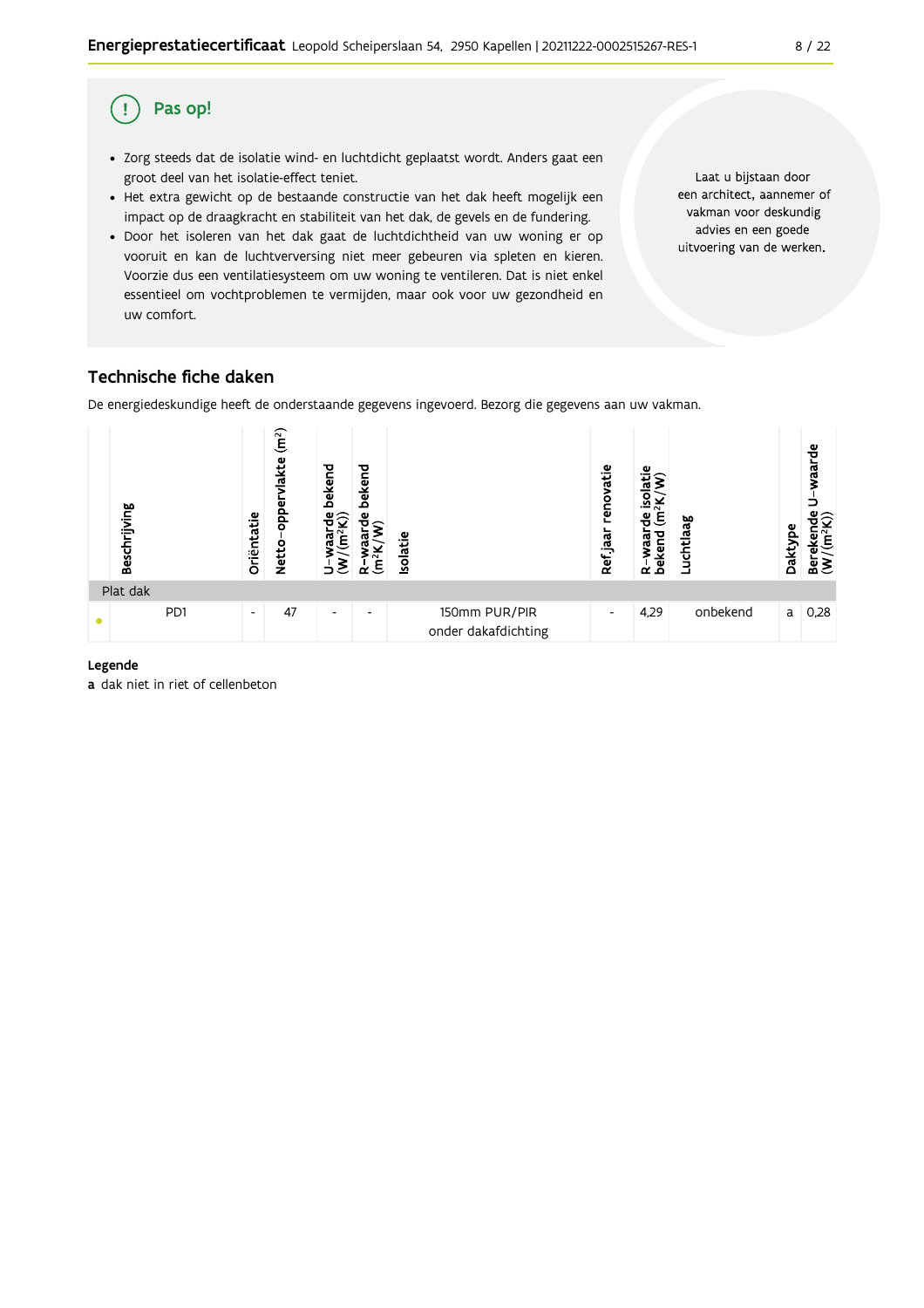# Vensters en deuren

| <b>Vensters</b><br>25 m <sup>2</sup> van de vensters heeft verouderde<br>hoogrendementsbeglazing. Dat is weinig<br>energiezuinig. De raamprofielen van deze<br>vensters zijn echter wel performant. | Vervang de beglazing door<br>hoogrendementsbeglazing.                                                                       | $\epsilon$ 4 500 <sup><math>\pi</math></sup>   |
|-----------------------------------------------------------------------------------------------------------------------------------------------------------------------------------------------------|-----------------------------------------------------------------------------------------------------------------------------|------------------------------------------------|
| Deuren en poorten<br>3 m <sup>2</sup> van de deuren of poorten is<br>onvoldoende geïsoleerd.                                                                                                        | Vervang de weinig energiezuinige deuren<br>of poorten door een energiezuinig<br>alternatief met sterk isolerende profielen. | $\epsilon$ 5 000 <sup><math>\star</math></sup> |
| <b>Vensters</b><br>2.5 m <sup>2</sup> van de vensters heeft<br>hoogrendementsbeglazing (geplaatst na<br>2000). Dat is redelijk energiezuinig, maar<br>voldoet nog niet aan de energiedoelstelling.  | Als u de beglazing vervangt, zorg dan dat<br>deze voldoet aan de energiedoelstelling.                                       |                                                |

De kwaliteit van zowel de beglazing als de profielen bepaalt de energieprestatie van uw vensters. Kies altijd voor dubbele hoogrendementsbeglazing of drievoudige beglazing met een U-waarde van maximaal 1,0 W/(m<sup>2</sup>K). Bij de renovatie van vensters kunt u het best streven naar een U-waarde van maximaal 1,5 W/(m<sup>2</sup>K) voor de vensters (glas + profielen). Naast de vensters in de gevel verdienen ook dakvlakvensters, koepels, lichtstraten, polycarbonaatplaten en glasbouwstenen de nodige aandacht.

Bij de vervanging van uw deuren, poorten of panelen kunt u het best streven naar een U-waarde van maximaal 2 W/(m<sup>2</sup>K). Kies daarom voor een deur of poort met sterk isolerende profielen en panelen. Als de deur glas bevat, kunt u het best kiezen voor dubbele hoogrendementsbeglazing of drievoudige beglazing met een U-waarde van maximaal 1,0 W/(m<sup>2</sup>K).

Hoogstwaarschijnlijk vervangt u uw buitenschrijnwerk maar één keer. Kies daarom meteen voor de meest energie-efficiënte oplossing.

# Denk vooruit!

- · Vervangt u eerst uw buitenschrijnwerk en isoleert u pas nadien uw gevels? Zorg er nu al voor dat de buitenmuurisolatie zonder koudebruggen op de profielen van uw vensters en deuren zal kunnen aansluiten. Zo vermijdt u condensatie en schimmelvorming in uw woning.
- Bent u van plan om ventilatie te plaatsen met natuurlijke toevoer, eventueel in combinatie met mechanische afvoer? Bouw dan nu al ventilatieroosters in de vensters in.
- · Bent u van plan geautomatiseerde buitenzonwering te plaatsen? Breng dan nu al de nodige bekabeling aan.

### Vensters vervangen

Het venster (glas + profielen) in zijn geheel vervangen is op energetisch vlak de beste oplossing. Als het om bepaalde redenen (esthetisch, bouwkundige regelgeving ...) niet mogelijk of gewenst is om het volledige venster te vervangen, vervang dan minstens het glas of plaats een dubbel raam of voorzetglas. Besteed altijd voldoende aandacht aan een luchtdichte plaatsing van het buitenschrijnwerk.

Beschikt u nog over oude rolluikkasten? Vervang ze door geïsoleerde luchtdichte kasten.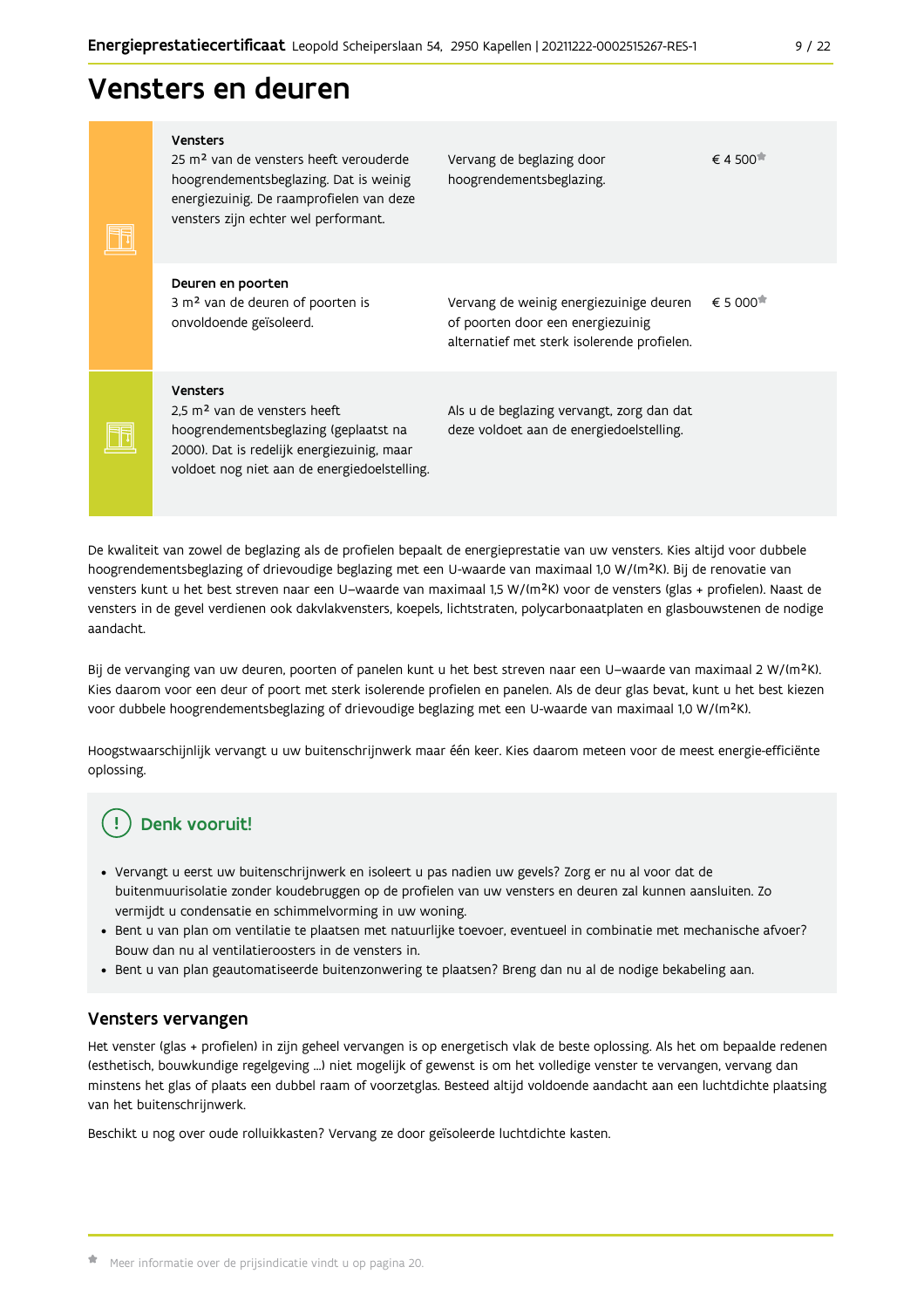#### Deuren, poorten of panelen vervangen

Zorg ervoor dat deuren, poorten of panelen luchtdicht geplaatst worden. Een luchtdichte buitendeur is aan vier kanten uitgerust met een goede dichting. Aan de onderkant van de deur wordt daarvoor vaak gebruikgemaakt van een zogenaamde valdorpel. Dat is een automatisch tochtprofiel dat onzichtbaar in de onderkant van de deur is ingewerkt. Door een mechanisme gaat de valdorpel automatisch naar beneden als de deur dichtgaat en komt hij naar omhoog als de deur geopend wordt.

#### Pas op! q

· Dankzij de vervanging van het buitenschrijnwerk gaat de luchtdichtheid van uw woning er sterk op vooruit en kan de luchtverversing niet meer gebeuren via spleten en kieren. Voorzie dus een ventilatiesysteem om uw woning te ventileren. Dat is niet enkel essentieel om vochtproblemen te vermijden, maar ook voor uw gezondheid en uw comfort.

Laat u bijstaan door een architect, aannemer of vakman voor deskundig advies en een goede uitvoering van de werken.

### Technische fiche van de vensters

De energiedeskundige heeft de onderstaande gegevens ingevoerd. Bezorg die gegevens aan uw vakman.

|           | Beschrijving   | Oriëntatie | Helling   | Oppervlakte (m <sup>2</sup> ) | bekend<br>$U$ – waarde<br>(W/(m <sup>2</sup> K)) | <b>Beglazing</b> | Buitenzonwering          | Profiel  | Berekende U-waarde<br>(W/(m <sup>2</sup> K)) |
|-----------|----------------|------------|-----------|-------------------------------|--------------------------------------------------|------------------|--------------------------|----------|----------------------------------------------|
|           | In voorgevel   |            |           |                               |                                                  |                  |                          |          |                                              |
| ۰         | VG1-GL4        | <b>NO</b>  | verticaal | 6,3                           | $\overline{\phantom{0}}$                         | HR-glas a        | $\overline{\phantom{a}}$ | hout>150 | 2,04                                         |
| ۰         | VG1-GL3        | <b>NO</b>  | verticaal | 2,1                           | $\overline{\phantom{a}}$                         | HR-glas a        | $\overline{\phantom{a}}$ | hout>150 | 2,04                                         |
| $\bullet$ | VG1-GL2        | <b>NO</b>  | verticaal | 6,3                           | $\qquad \qquad \blacksquare$                     | HR-glas a        |                          | hout>150 | 2,04                                         |
|           | In achtergevel |            |           |                               |                                                  |                  |                          |          |                                              |
| $\bullet$ | AG1-GL4        | ZW         | verticaal | 2,5                           | $\overline{\phantom{a}}$                         | HR-glas b        |                          | hout>150 | 1,71                                         |
| ۰         | AG1-GL2        | ZW         | verticaal | 0,8                           | $\overline{\phantom{a}}$                         | HR-glas a        |                          | hout>150 | 2,04                                         |
| ۰         | AG1-GL3        | ZW         | verticaal | 2                             | $\overline{\phantom{a}}$                         | HR-glas a        | $\overline{\phantom{a}}$ | hout>150 | 2,04                                         |
| $\bullet$ | AG1-GL1        | ZW         | verticaal | 1,9                           | $\overline{\phantom{a}}$                         | HR-glas a        | $\overline{\phantom{0}}$ | hout>150 | 2,04                                         |
| ۰         | AG1-GL6        | ZW         | verticaal | 3,8                           | $\overline{\phantom{a}}$                         | HR-glas a        | $\overline{\phantom{0}}$ | hout>150 | 2,04                                         |
| $\bullet$ | AG1-GL7        | ZW         | verticaal | 1,1                           | $\overline{\phantom{a}}$                         | HR-glas a        |                          | hout>150 | 2,04                                         |
| ۰         | AG1-GL5        | ZW         | verticaal | 1,1                           | $\overline{\phantom{a}}$                         | HR-glas a        | $\overline{\phantom{0}}$ | hout>150 | 2,04                                         |

#### Legende glastypes

HR-glas a

Hoogrendementsglas bouwjaar < 2000

HR-glas b

Hoogrendementsglas bouwjaar >= 2000

#### Legende profieltypes

hout>150 Houten profiel >=150mm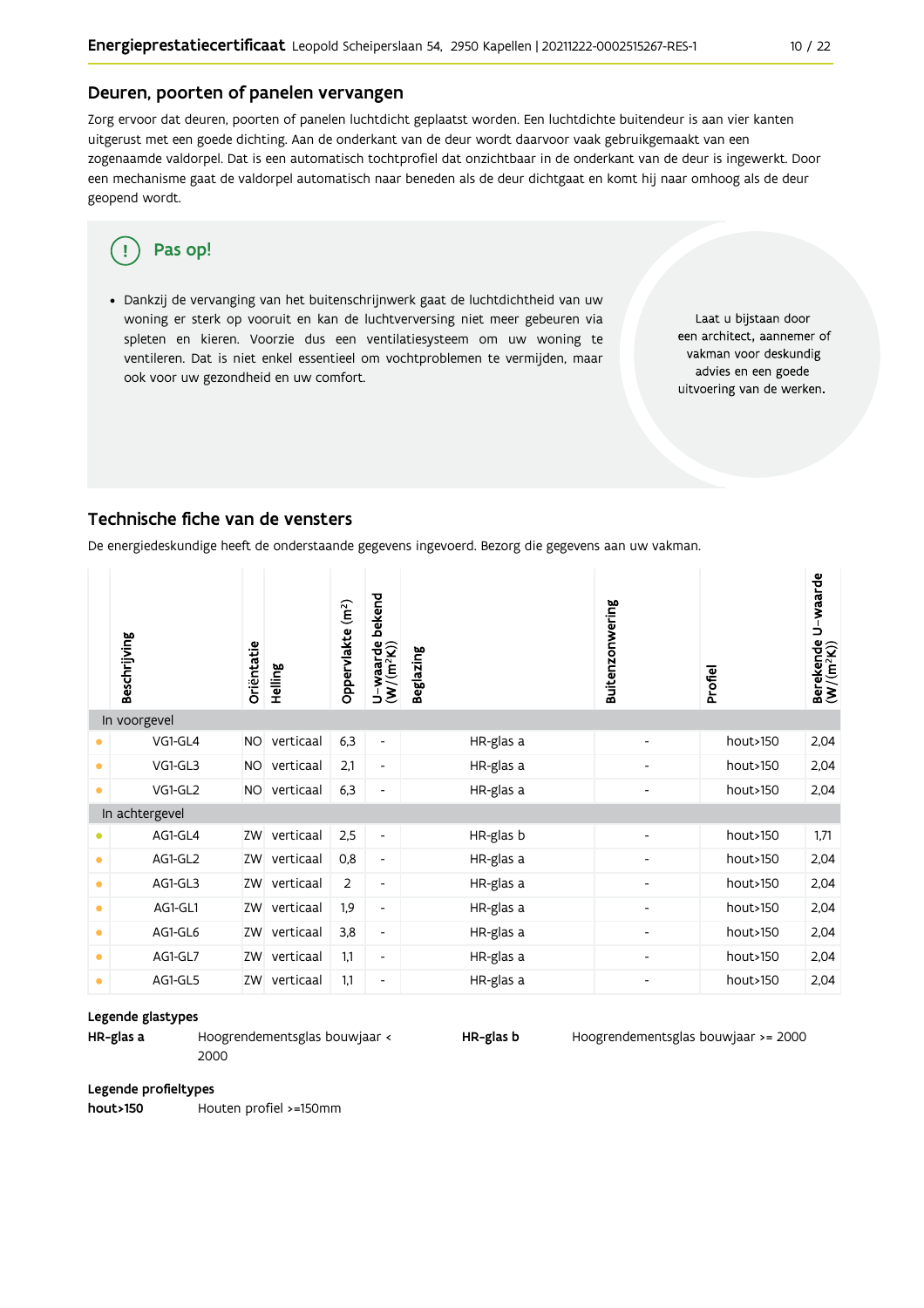### Technische fiche van de deuren, poorten en panelen

De energiedeskundige heeft de onderstaande gegevens ingevoerd. Bezorg die gegevens aan uw vakman.



# Legende deur/paneeltypes

b deur/paneel niet in metaal

#### Legende profieltypes

hout>150 Houten profiel >=150mm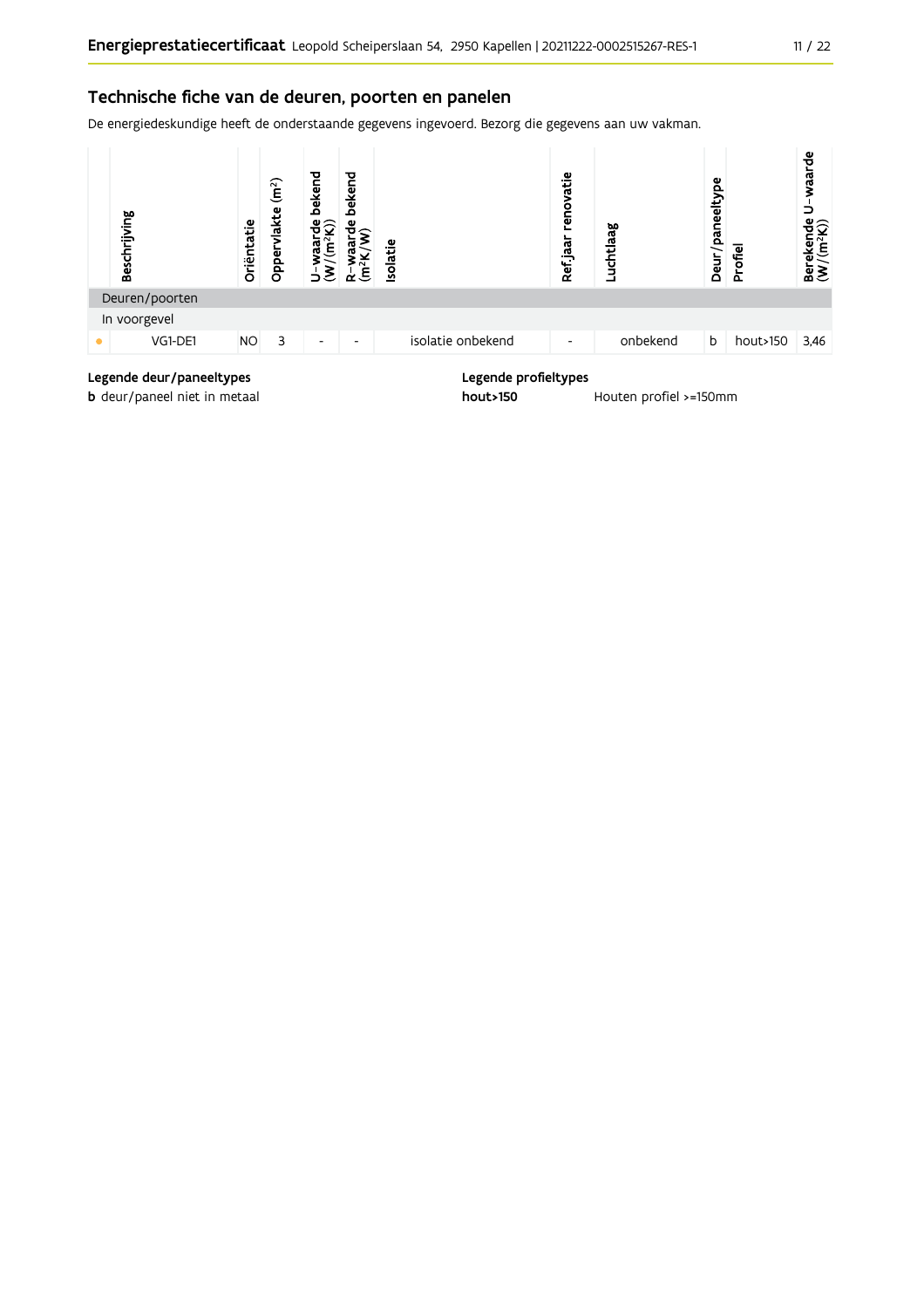# **Muren**



#### Muur 67 m<sup>2</sup> van de muren is vermoedelijk te weinig geïsoleerd.

Plaats bijkomende isolatie aan de € 18.500<sup> $\pm$ </sup> binnenkant van de muur € 27 500 of plaats bijkomende isolatie aan de buitenkant van de muur.

Bij de isolatie van de muren kunt u het best streven naar een U-waarde van maximaal 0,24 W/(m<sup>2</sup>K). Dat komt overeen met een isolatielaag van ongeveer 14 cm minerale wol, EPS of XPS ( $\lambda_a$  = 0,035 W/(mK)) of 10 cm PUR of PIR ( $\lambda_a$  = 0,023 W/(mK)). Als u de isolatie tussen regelwerk plaatst, breng dan minstens 6 cm extra isolatie aan.

Hoogstwaarschijnlijk renoveert u uw muren maar één keer grondig. Isoleer daarom meteen maximaal. De energiedoelstelling van 0,24 W/(m<sup>2</sup>K) vormt de basis, maar u kunt altijd streven naar beter.

#### Pas op! Ţ

- · De warmteverliezen worden niet alleen beperkt door goed te isoleren, maar ook door luchtlekken te vermijden. Besteed voldoende aandacht aan het luchtdicht aansluiten van de muurisolatie op vensters en deuren, de vloer en het dak.
- · Door het isoleren van de muren gaat de luchtdichtheid van uw woning er op vooruit en kan de luchtverversing niet meer gebeuren via spleten en kieren. Voorzie dus een ventilatiesysteem om uw woning te ventileren. Dat is niet enkel essentieel om vochtproblemen te vermijden, maar ook voor uw gezondheid en uw comfort.

Laat u bijstaan door een architect, aannemer of vakman voor deskundig advies en een goede uitvoering van de werken.

 $12/22$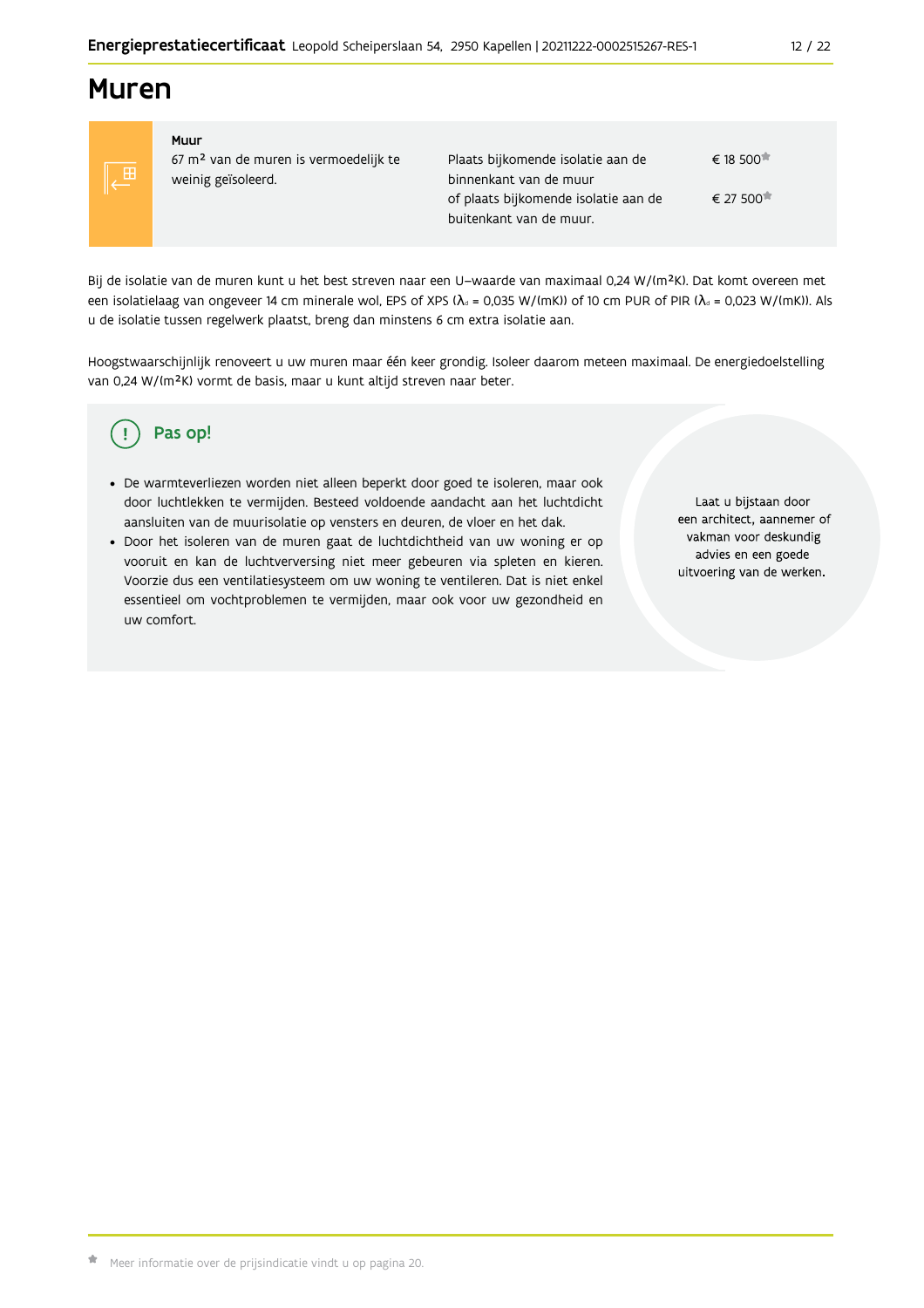### Methodes om buitenmuren te isoleren

Er bestaan een aantal methodes om muren te isoleren. U kunt die methodes combineren om de energiedoelstelling van 0,24 W/(m<sup>2</sup>K) te halen.

#### Muren aan de buitenkant isoleren

Dat kan door een extra buitenmuur met een geïsoleerde spouw op te trekken of door isolatiemateriaal aan te brengen met daarop een bepleistering of een nieuwe gevelbekleding.



1. Buitenmuur | 2. Isolatie | 3. Vochtscherm | 4. Afwerkingslaag | 5. Stijl- en regelwerk (optioneel)

### $\bigoplus$

- Bouwfysisch veruit de beste oplossing.
- Koudebruggen worden weggewerkt.
- · Nieuw uitzicht van de woning.

### $\odot$

#### • Vrij dure oplossing.

- · Niet toepasbaar bij beschermde of siergevels.
- Soms is een stedenbouwkundige vergunning vereist.

# Denk vooruit!

- · Nadien uw dak isoleren? Zorg nu al dat de dakisolatie zal kunnen aansluiten op de muurisolatie.
- · Vernieuw eerst vensters en deuren (indien nodig), zodat de buitenisolatie hierop kan aansluiten.
- Hou nu al rekening met later te plaatsen zonwering.

### Muren aan de binnenkant isoleren

Isolatieplaten kunnen rechtstreeks op de bestaande muur bevestigd worden of een structuur in hout of metaal kan opgevuld worden met isolatie ('voorzetwandsysteem'). Binnenisolatie is een delicaat werk. Vraag advies aan een vakman of laat het uitvoeren door een gecertificeerd aannemer



1. Buitengevel | 2. Isolatie | 3. Dampscherm | 4. Binnenafwerking | 5. Stijl- en regelwerk (optioneel)

### $\bigoplus$

- Relatief eenvoudig zelf uit te voeren.
- Geen invloed op het uitzicht van de woning.

## ⊝

- Bouwfysisch de meest delicate oplossing.
- · De binnenruimte verkleint en stopcontacten, leidingen en radiatoren moeten worden verplaatst.

# Denk vooruit!

- Vernieuw eerst vensters en deuren (indien nodig), zodat de binnenisolatie hierop kan aansluiten.
- · Breng eventueel wandverstevigingen aan om later kaders en kasten te kunnen ophangen.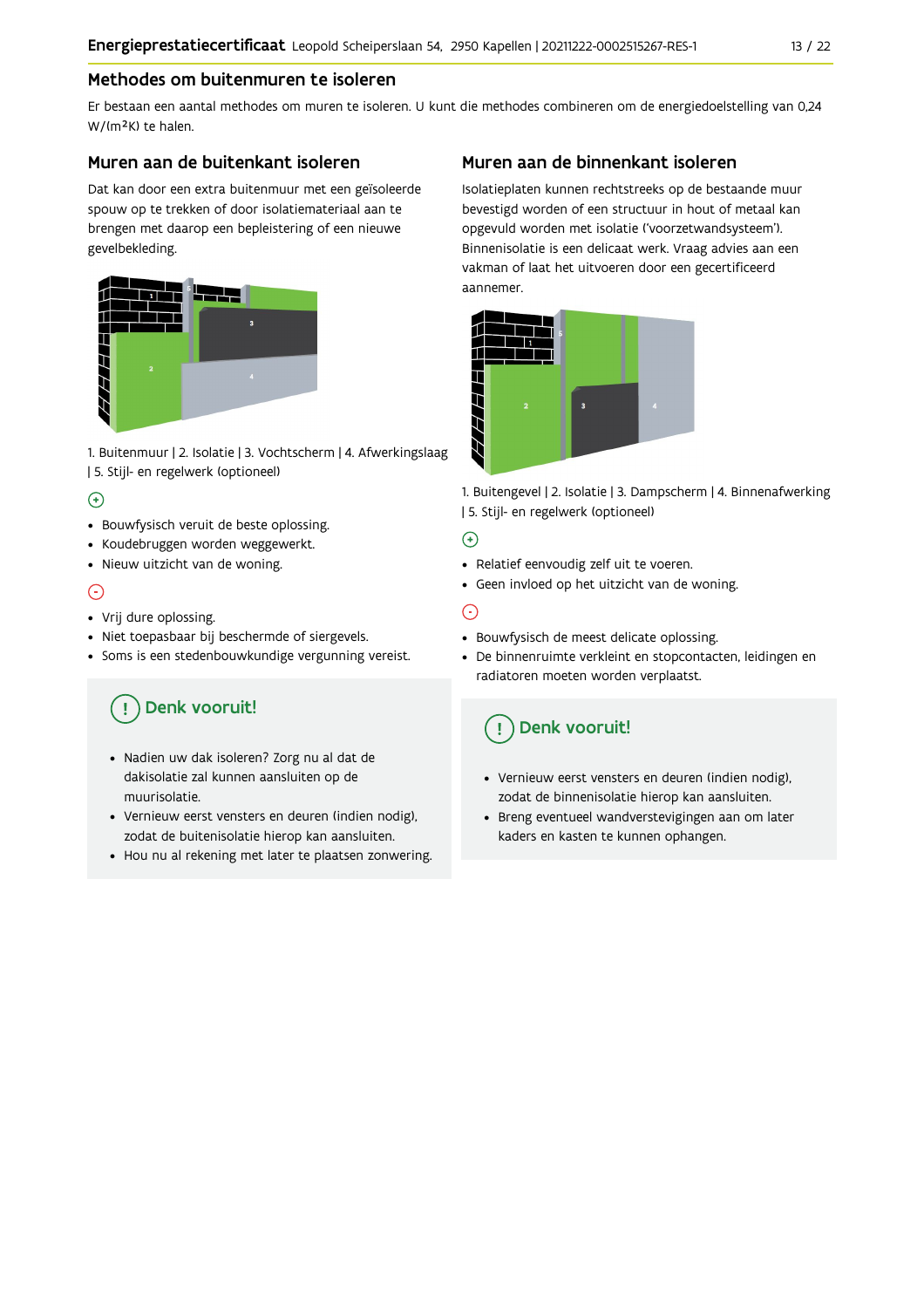### Technische fiche van de muren

De energiedeskundige heeft de onderstaande gegevens ingevoerd. Bezorg die gegevens aan uw vakman.

|           | Beschrijving                         | Oriëntatie | Netto-oppervlakte (m <sup>2</sup> ) | Diepte onder maaiveld (m) | U-waarde bekend (W/(m <sup>2</sup> K)) | R-waarde bekend (m <sup>2</sup> K/W) | Isolatie |                   | Refjaar renovatie | Luchtlaag | Muurtype | U-waarde<br>Berekende l<br>(W/(m <sup>2</sup> K)) |
|-----------|--------------------------------------|------------|-------------------------------------|---------------------------|----------------------------------------|--------------------------------------|----------|-------------------|-------------------|-----------|----------|---------------------------------------------------|
|           | Buitenmuur                           |            |                                     |                           |                                        |                                      |          |                   |                   |           |          |                                                   |
|           | Voorgevel                            |            |                                     |                           |                                        |                                      |          |                   |                   |           |          |                                                   |
| ٠         | VG1                                  | <b>NO</b>  | 31                                  | $\overline{\phantom{a}}$  |                                        |                                      |          | isolatie onbekend | 2017              | onbekend  | a        | 0,71                                              |
|           | Achtergevel                          |            |                                     |                           |                                        |                                      |          |                   |                   |           |          |                                                   |
| $\bullet$ | AG1                                  | ZW         | 36                                  | $\overline{\phantom{a}}$  |                                        |                                      |          | isolatie onbekend | 2017              | onbekend  | a        | 0,71                                              |
|           | Muur in contact met verwarmde ruimte |            |                                     |                           |                                        |                                      |          |                   |                   |           |          |                                                   |
|           | Rechtergevel                         |            |                                     |                           |                                        |                                      |          |                   |                   |           |          |                                                   |
|           | RG1                                  | <b>NW</b>  | 69                                  | $\overline{\phantom{a}}$  | $\overline{\phantom{a}}$               | -                                    |          | isolatie onbekend | 2017              | onbekend  | a        | 1,19                                              |
|           | Linkergevel                          |            |                                     |                           |                                        |                                      |          |                   |                   |           |          |                                                   |
|           | LG1                                  | ZO         | 69                                  | $\overline{\phantom{a}}$  |                                        | -                                    |          | isolatie onbekend | 2017              | onbekend  | a        | 1,19                                              |

#### Legende

a muur niet in isolerende snelbouwsteen of cellenbeton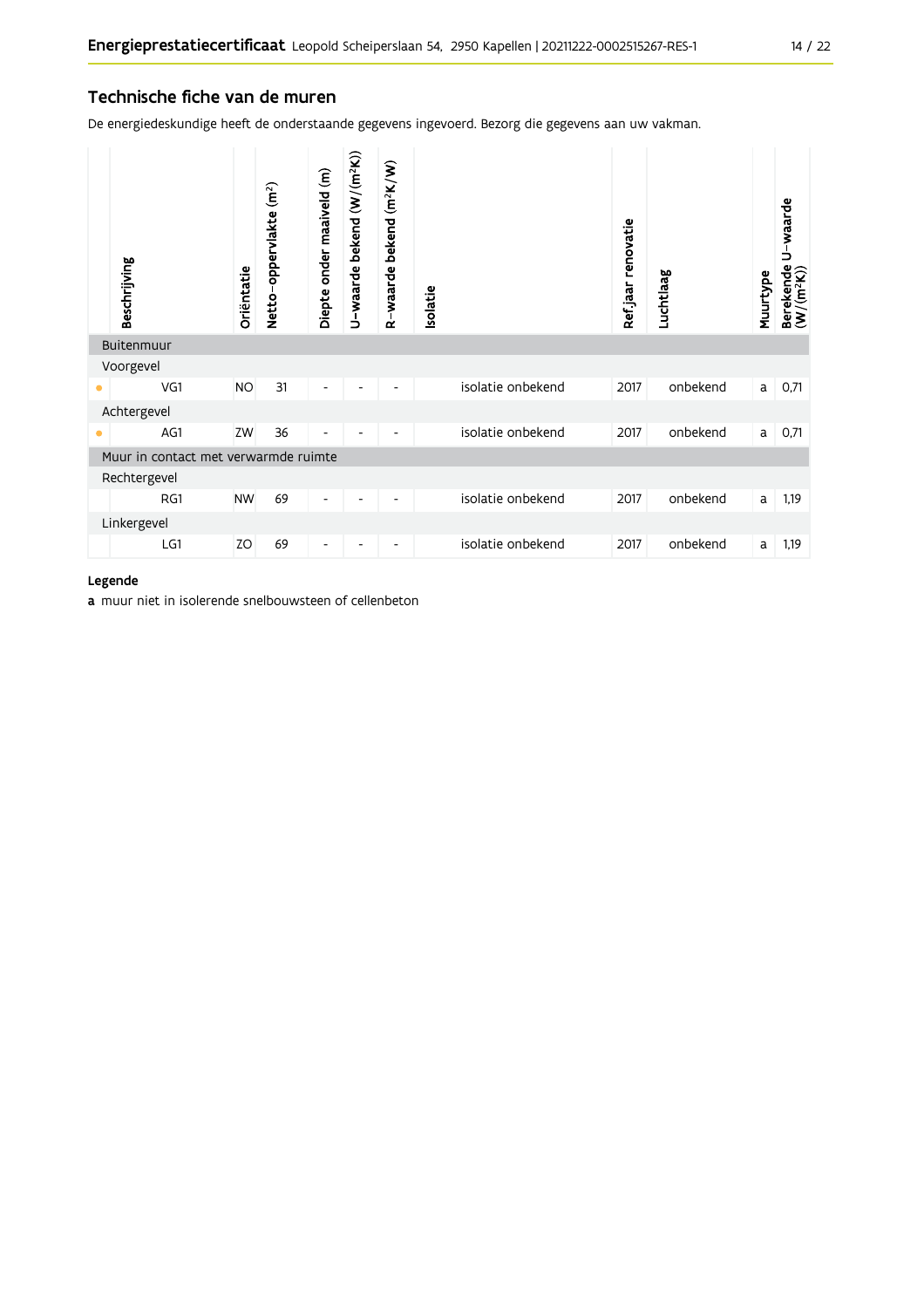

Proficiat! 47 m<sup>2</sup> van de vloer op volle grond voldoet al aan de energiedoelstelling.

# Technische fiche van de vloeren

De energiedeskundige heeft de onderstaande gegevens ingevoerd. Bezorg die gegevens aan uw vakman.

| Beschrijving         | (m <sup>2</sup> )<br>oppervlakte<br><b>Netto</b> | $\widehat{\epsilon}$<br>maaiveld<br>onder<br>Diepte | $\widehat{\bm{\epsilon}}$<br>Perimeter | $(W/(m^2K))$<br>bekend<br>U-waarde | $(m^2K/W)$<br>bekend<br>waarde<br>$\alpha$ | <b>Isolatie</b> |                                       | renovatie<br>Ref.jaar | arming<br>Φ<br>Vloer | Luchtlaag | Vloertype | waarde<br>Berekende<br>$(W/(m^2K))$ |
|----------------------|--------------------------------------------------|-----------------------------------------------------|----------------------------------------|------------------------------------|--------------------------------------------|-----------------|---------------------------------------|-----------------------|----------------------|-----------|-----------|-------------------------------------|
| Vloer op volle grond |                                                  |                                                     |                                        |                                    |                                            |                 |                                       |                       |                      |           |           |                                     |
| VL1                  | 47                                               | ٠                                                   | 5,8                                    | $\overline{\phantom{0}}$           | $\overline{\phantom{0}}$                   |                 | isolatie aanwezig<br>zonder regelwerk | 2017                  | aanwezig             | aanwezig  | a         | 0,23                                |

Legende

a vloer niet in cellenbeton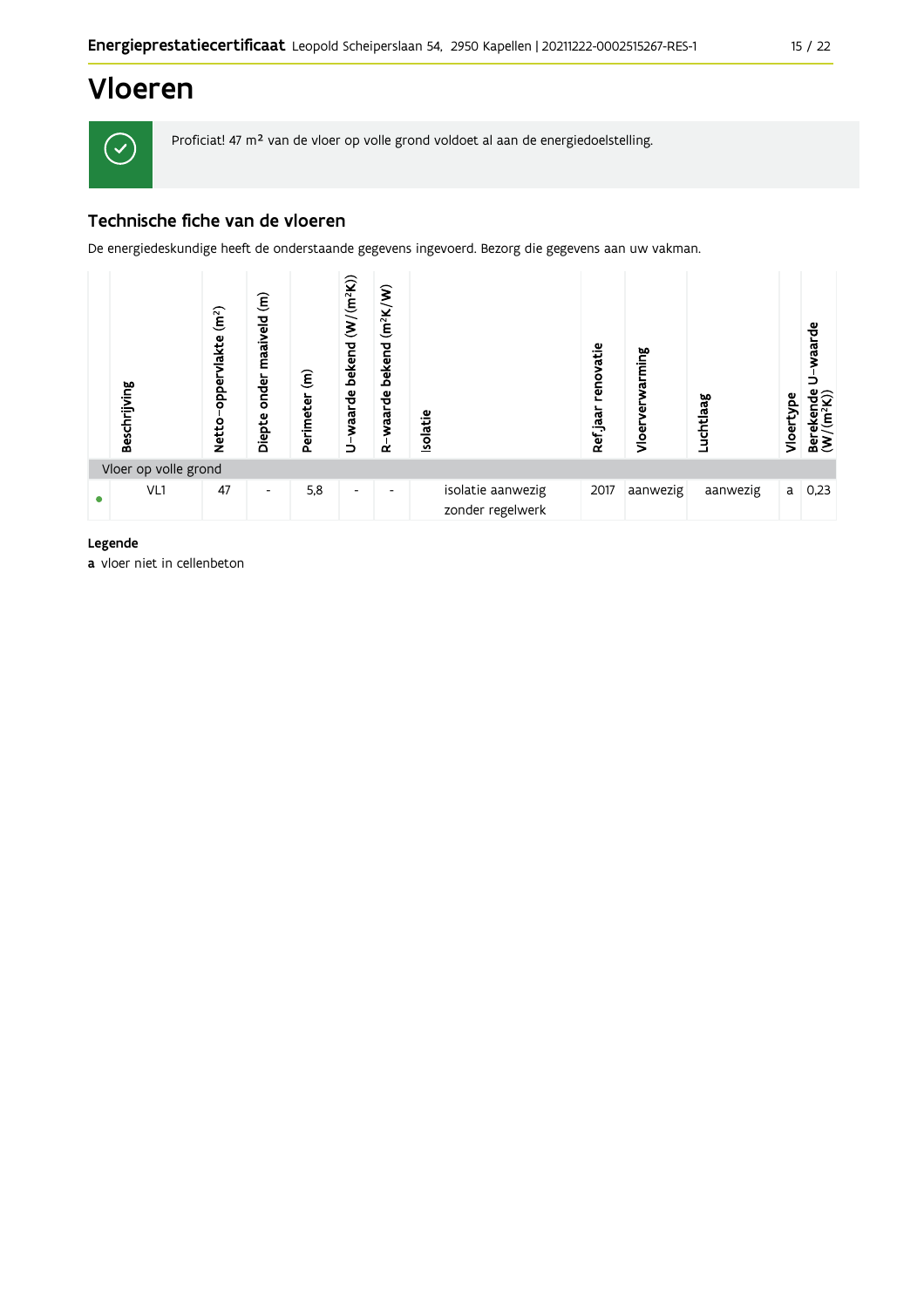# Ruimteverwarming



Proficiat! De verwarmingsinstallatie met condenserende ketel voldoet aan de energiedoelstelling.

## Technische fiche van de ruimteverwarming

De energiedeskundige heeft de onderstaande gegevens ingevoerd. Bezorg die gegevens aan uw vakman.

# Installaties met één opwekker

|                                    | RV1                                                  |  |  |
|------------------------------------|------------------------------------------------------|--|--|
|                                    | $\odot$                                              |  |  |
| Omschrijving                       | bosch                                                |  |  |
| Type verwarming                    | centraal                                             |  |  |
| Aandeel in volume (%)              | 100%                                                 |  |  |
| Installatierendement (%)           | 83%                                                  |  |  |
| Aantal opwekkers                   | 1                                                    |  |  |
| Opwekking                          |                                                      |  |  |
|                                    | $\odot$                                              |  |  |
| Type opwekker                      | individueel                                          |  |  |
| Energiedrager                      | gas                                                  |  |  |
| Soort opwekker(s)                  | condenserende ketel                                  |  |  |
| Bron/afgiftemedium                 | $\blacksquare$                                       |  |  |
| Vermogen (kW)                      |                                                      |  |  |
| Elektrisch vermogen WKK            |                                                      |  |  |
| (kW)                               |                                                      |  |  |
| Aantal (woon)eenheden<br>Rendement | $\overline{\phantom{a}}$<br>$\overline{\phantom{a}}$ |  |  |
|                                    |                                                      |  |  |
| Referentiejaar fabricage<br>Labels | 2017<br>$\overline{a}$                               |  |  |
| Locatie                            | binnen beschermd                                     |  |  |
|                                    | volume                                               |  |  |
| Distributie                        |                                                      |  |  |
| <b>Externe stookplaats</b>         | nee                                                  |  |  |
| Ongeïsoleerde leidingen (m)        | 0m ≤ lengte ≤ 2m                                     |  |  |
| Ongeïsoleerde combilus (m)         | $\blacksquare$                                       |  |  |
| Aantal (woon)eenheden op           |                                                      |  |  |
| combilus                           |                                                      |  |  |
| Afgifte & regeling                 |                                                      |  |  |
| Type afgifte                       | radiatoren/convectoren                               |  |  |
| Regeling                           | pompregeling                                         |  |  |
|                                    | thermostatische                                      |  |  |
|                                    | radiatorkranen<br>kamerthermostaat                   |  |  |
|                                    | buitenvoeler                                         |  |  |
|                                    |                                                      |  |  |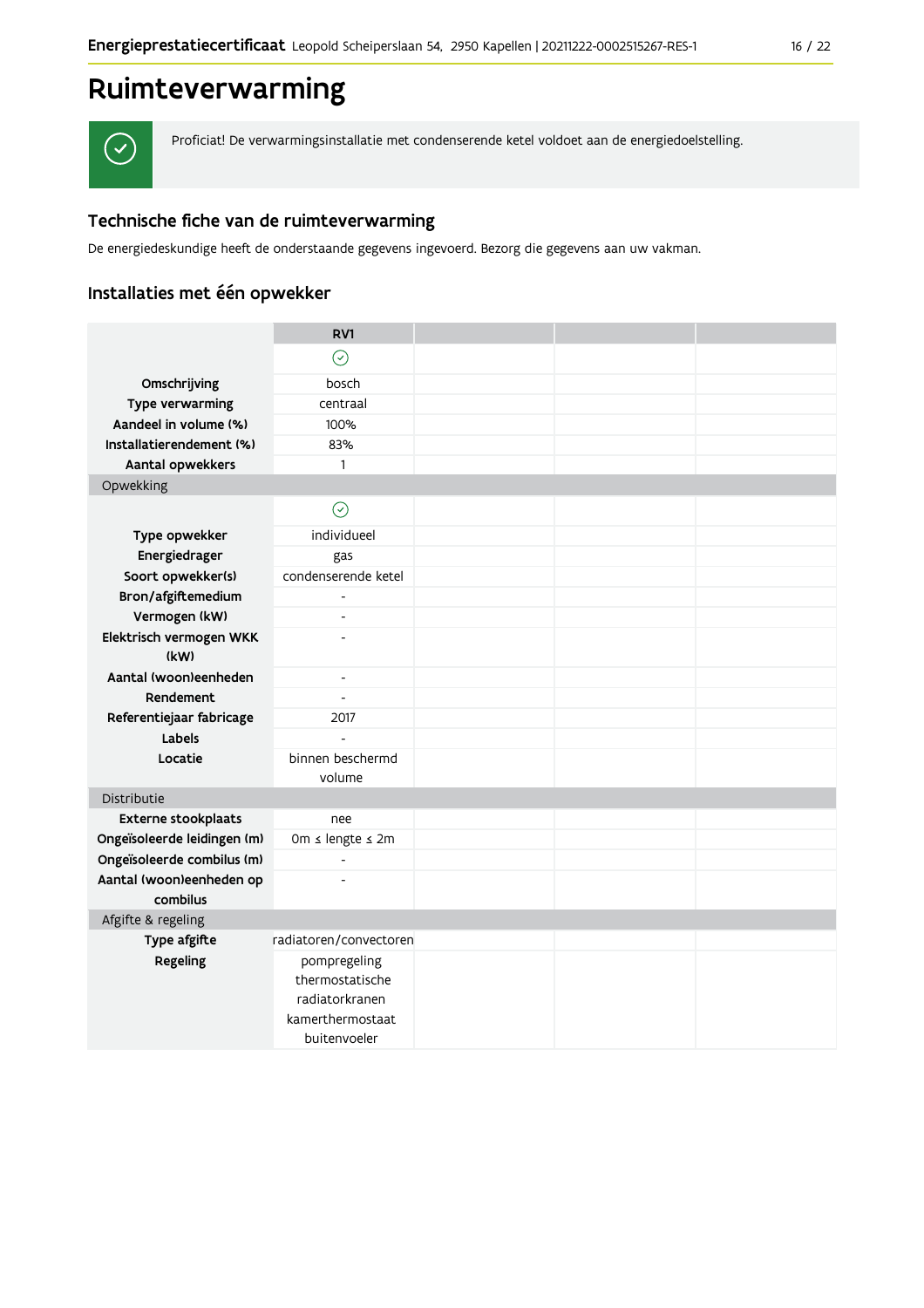# Installaties voor zonne-energie



Zonneboiler

Er is geen zonneboiler aanwezig.

Volgens de zonnekaart is er mogelijks geen geschikt dakdeel om zonnecollectoren te plaatsen. Onderzoek de mogelijkheid om een zonneboiler te plaatsen. Vraag hiervoor raad aan een vakman.

Er zijn 45 m<sup>2</sup> zonnepanelen aanwezig.

De voorgestelde aanbevelingen zijn gebaseerd op de informatie uit de zonnekaart. De zonnekaart berekent automatisch het zonnepotentieel voor uw woning en geeft een indicatie van het aantal zonnepanelen én zonnecollectoren dat u op uw dak zou kunnen plaatsen.

De zonnekaart gaat uit van het elektriciteits- en watergebruik van een standaardgezin. Hou er bij de bepaling van de grootte van de te plaatsen installatie rekening mee dat uw eigen elektriciteits- en watergebruik daarvan kan afwijken.

Als er nog geen installaties op zonne-energie aanwezig zijn, geven de aanbevelingen steeds beide opties weer. Hoewel het op energetisch vlak het best is om beide installaties te plaatsen, zal dat door plaatsgebrek op uw dak in de praktijk echter niet altijd mogelijk zijn.

Voor meer informatie over de berekening van het zonnepotentieel kunt u terecht op de zonnekaart via www.energiesparen.be/zonnekaart.

### Zonneboiler

Zonnecollectoren zetten de energie van de zon om in warmte. Een zonneboilerinstallatie bestaat uit zonnecollectoren op het dak en een opslagvat voor warm water. Een zonneboiler verwarmt een deel van het sanitair warm water met gratis zonnewarmte. Als de installatie voldoende groot is, kan ze ook in een deel van uw behoefte voor ruimteverwarming voorzien. Hou er wel rekening mee dat een zonnecollector het hoogste rendement behaalt in de zomer. Het rendement in de winter ligt beduidend lager.

Om de zonnecollectoren optimaal te laten renderen, plaatst u ze tussen oostelijke en westelijke richting onder een hoek van 20° tot 60°.



1. Zonnecollector | 2. Opslagvat zonneboiler | 3. Sanitair warm water | 4. Afgifte-element voor ruimteverwarming (optioneel)

# Denk vooruit!

- · Zorg ervoor dat het dak waarop u de zonnepanelen of zonnecollectoren plaatst, goed is geïsoleerd. Als de installaties geplaatst zijn, kunt u het dak alleen nog aan de onderkant isoleren.
- · Beperk ook het gebruik van sanitair warm water door gebruik te maken van een spaardouchekop, een debietbegrenzer of een douchewarmtewisselaar.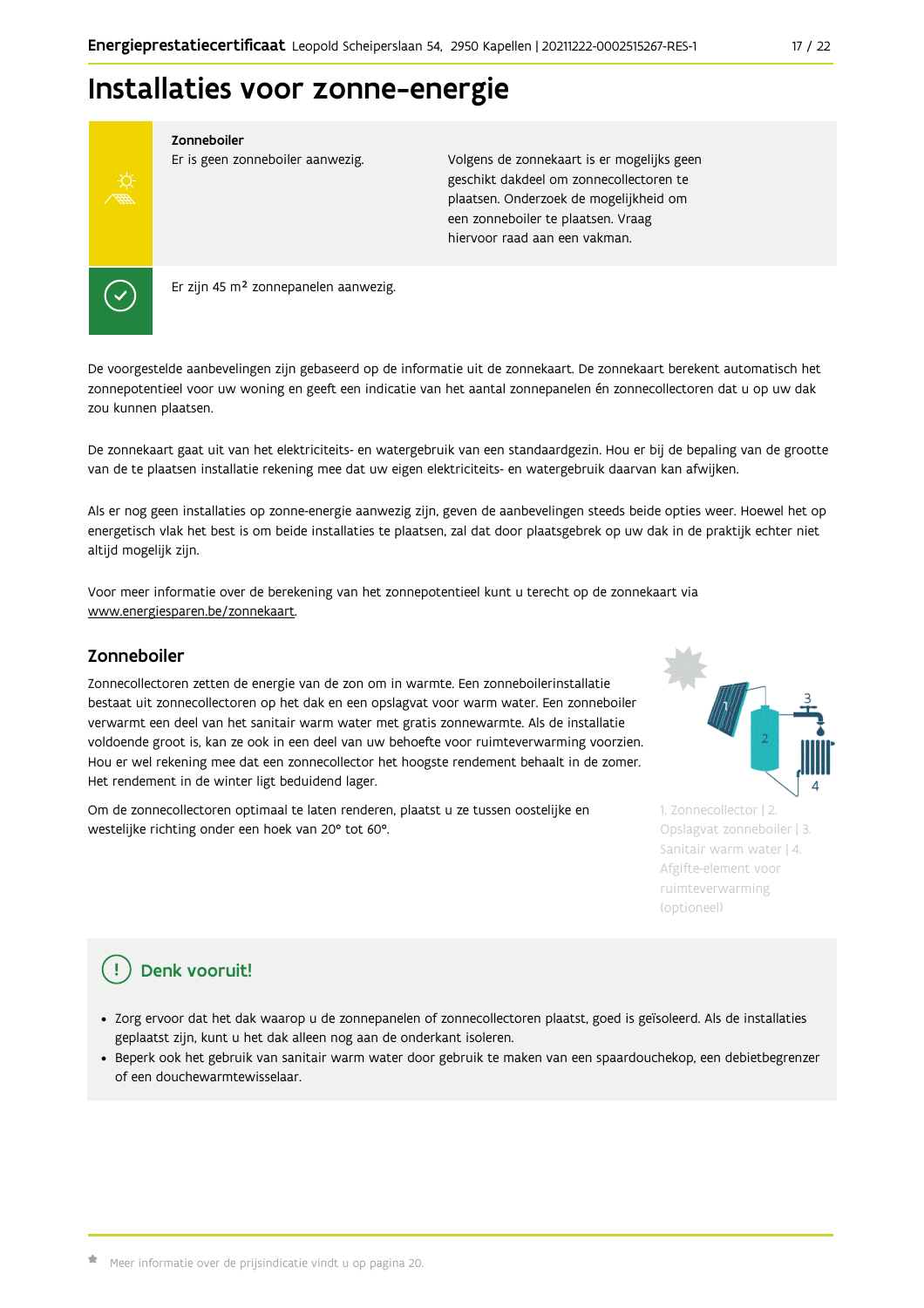

## Pas op! (!

- · Schaduw van gebouwen, bomen en schoorstenen vermindert de opbrengst van zonnepanelen en zonnecollectoren.
- · Informeer bij uw gemeentebestuur of u een bouwvergunning moet aanvragen voor de plaatsing van zonnepanelen of zonnecollectoren.

Laat u bijstaan door een architect, aannemer of vakman voor deskundig advies en een goede uitvoering van de werken.

# Technische fiche van de installaties op zonne-energie

De energiedeskundige heeft de onderstaande gegevens ingevoerd over de bestaande installatie(s).

| Type zonne-energie | Oppervlakte (m <sup>2</sup> ) | Oriëntatie | Wattpiek (Wp) | Type zonnepanelen |
|--------------------|-------------------------------|------------|---------------|-------------------|
| Zonnepanelen       |                               |            | 325           | amort             |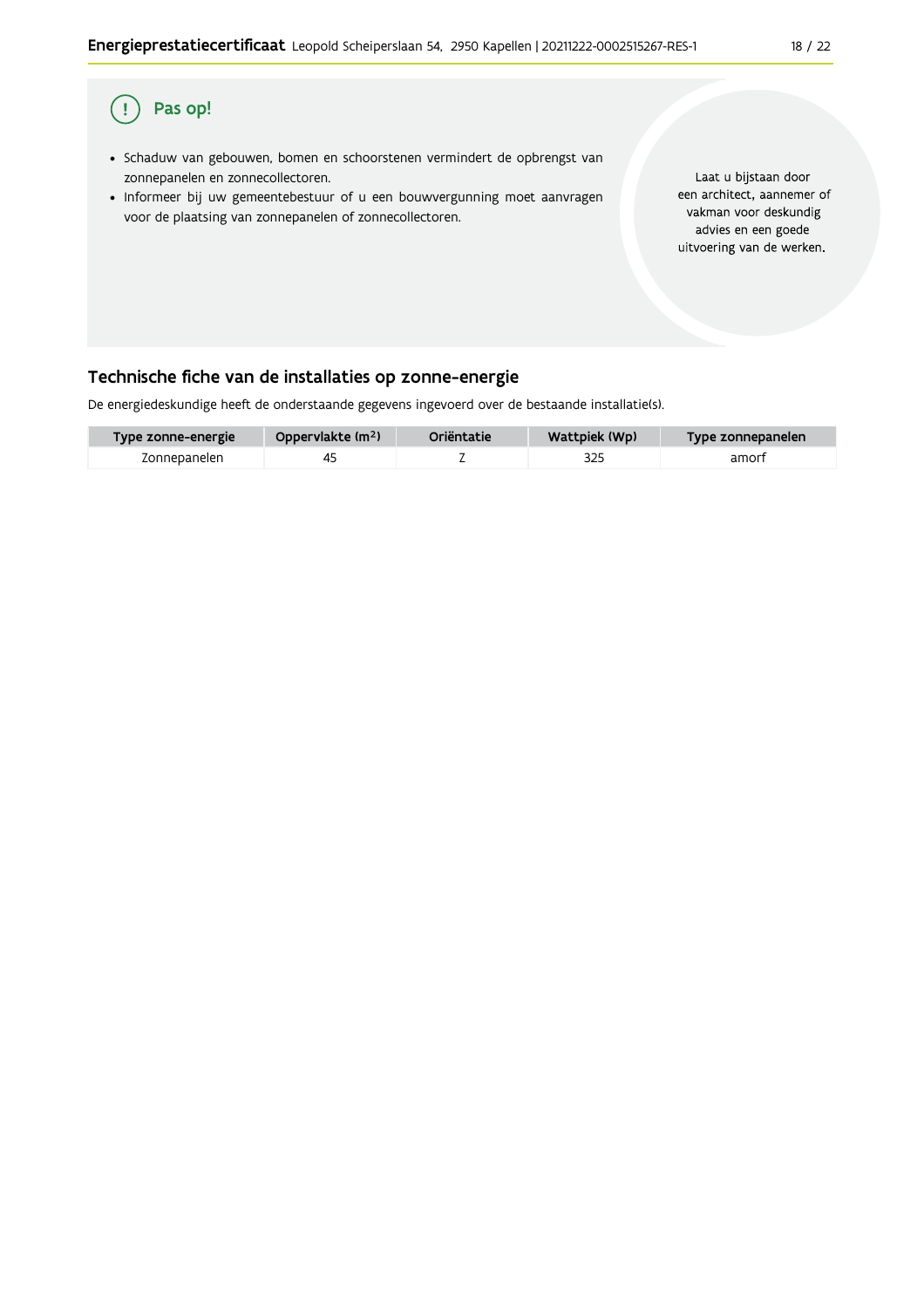# Overige installaties

### Sanitair warm water



Uw woning beschikt niet over een zonneboiler. Overweeg de plaatsing van een zonneboiler of warmtepompboiler. Daarmee kunt u energie besparen.

|                                    | SWW1                     |  |
|------------------------------------|--------------------------|--|
| <b>Bestemming</b>                  | keuken en badkamer       |  |
| Opwekking                          |                          |  |
| Soort                              | individueel              |  |
| Gekoppeld aan ruimteverwarming     | ja, aan rv1              |  |
| Energiedrager                      | $\overline{\phantom{0}}$ |  |
| Type toestel                       | $\overline{\phantom{a}}$ |  |
| Referentiejaar fabricage           | $\overline{\phantom{a}}$ |  |
| Energielabel                       | $\blacksquare$           |  |
| Opslag                             |                          |  |
| Aantal voorraadvaten               | $\mathsf{O}$             |  |
| Aantal (woon)eenheden              |                          |  |
| Volume (I)                         | $\blacksquare$           |  |
| Omtrek (m)                         | $\overline{\phantom{0}}$ |  |
| Hoogte (m)                         |                          |  |
| Isolatie                           | $\overline{\phantom{a}}$ |  |
| Label                              | $\overline{\phantom{a}}$ |  |
| Opwekker en voorraadvat één geheel | $\overline{\phantom{0}}$ |  |
| Distributie                        |                          |  |
| Type leidingen                     | gewone leidingen         |  |
| Lengte leidingen (m)               | > 5m                     |  |
| Isolatie leidingen                 | $\overline{\phantom{0}}$ |  |
| Aantal (woon)eenheden op leidingen | $\overline{\phantom{0}}$ |  |

### Ventilatie

<u>99</u> Uw woning beschikt mogelijk niet over voldoende ventilatievoorzieningen. Een goede ventilatie is echter noodzakelijk om een gezond binnenklimaat te garanderen. Voorzie bij uw renovatie daarom in een ventilatiesysteem. Om energie te besparen, kunt u het best kiezen voor een systeem met vraagsturing of warmteterugwinning.

| geen of onvolledig<br>Type ventilatie |
|---------------------------------------|
|---------------------------------------|

### **Koeling**

Uw woning heeft kans op oververhitting. Overweeg buitenzonwering om de zon zoveel mogelijk buiten te houden tijdens de zomer. Vermijd de plaatsing van een koelinstallatie, want die verbruikt veel energie.

Koelinstallatie

afwezig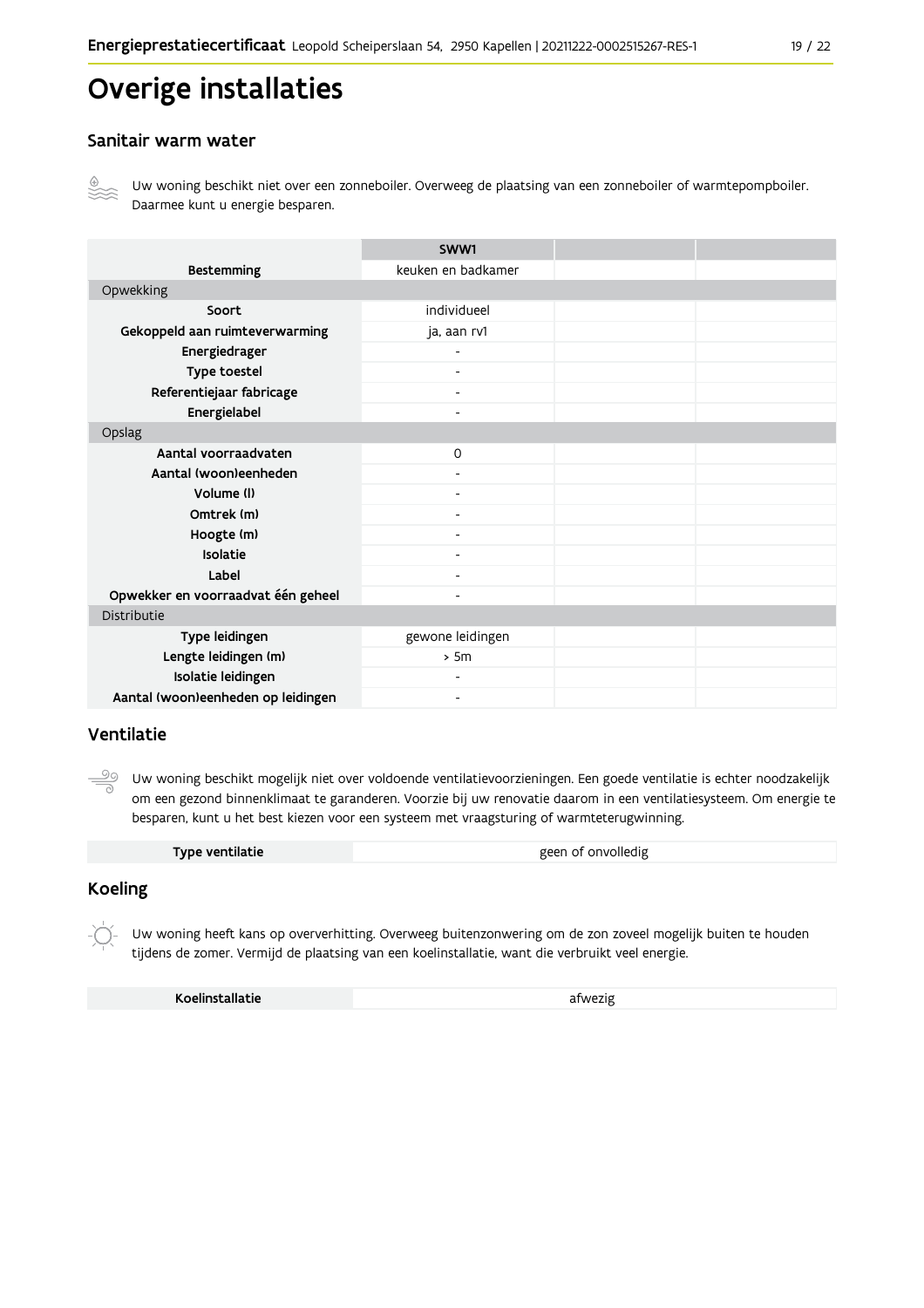# **Toelichting prijsindicaties**

# Deze toelichting beschrijft hoe de prijsberekeningen zijn opgemaakt.

De prijzen op het EPC zijn indicatieve gemiddelden die op geautomatiseerde wijze berekend zijn en afgerond zijn op 500 euro. Op basis van actuele gemiddelde eenheidsprijzen en de hoeveelheden die de energiedeskundige opgemeten heeft, berekent de software de prijsindicaties voor de aanbevolen werken. De prijsindicaties kunnen afwijken van de offerteprijzen van uw aannemer.

In de praktijk zijn vaak verschillende uitvoeringsmethodes mogelijk die niet evenveel kosten. Elke methode heeft voor- en nadelen. Het EPC oordeelt niet welke uitvoeringsmethode u het best kunt toepassen bij uw renovatie. Daarom geeft het een prijsindicatie voor de meest gangbare uitvoeringsmethode(s). Als er verschillende gangbare uitvoeringsmethodes zijn, toont het EPC de prijsindicatie voor de verschillende uitvoeringsmethodes.

De energiedeskundige controleert de prijsindicaties en de technische uitvoerbaarheid van de aanbevolen werken niet.

#### De berekening

De prijsindicaties op het EPC zijn geen volledige raming van uw renovatiebudget.

Renovatiewerken die geen betrekking hebben op de verbetering van de energieprestatie van uw woning (zoals een keuken- of badkamerrenovatie), worden niet in rekening gebracht.

In de tabellen verderop leest u welke kosten vervat zitten in de prijsindicaties en welke niet.

#### De aannames

Bij de berekening worden aannames gedaan (bijvoorbeeld: het dakgebinte is gezond; het onderdak is in goede staat; er is geen vochtprobleem in de muren; de muren hebben een standaardopbouw). Het is mogelijk dat de aannames niet van toepassing zijn op de specifieke toestand van uw woning. Dat kan ertoe leiden dat bijkomende werken nodig zijn, dat andere prijzen van toepassing zijn of dat bepaalde werken een specifieke techniek vragen. Het is ook mogelijk dat u de werken niet mag uitvoeren zonder vergunning. Vraag altijd advies aan een architect, aannemer of andere vakman. Werk samen met vakmensen die in orde zijn met de verzekeringsplicht, sociale en fiscale plichten.

#### De eenheidsprijzen

De gemiddelde eenheidspriizen die in de berekening gebruikt worden, zijn inclusief de kostpriis van standaardproducten van goede kwaliteit, plaatsingskosten, vervoerskosten, de stortkosten bij afbraak en 6% btw. Ze houden geen rekening met marktschommelingen of regionale prijsverschillen. Er wordt een meerprijs ingerekend voor kleine hoeveelheden en een minprijs voor grote hoeveelheden. De eenheidsprijzen zijn bepaald op basis van de volgende bronnen: Arch-index <2012-2017>, Aspen Index <2018>, UPA-BUA-Arch<2017> en overleg met vakmensen.

#### Meer informatie

Meer informatie over de prijsberekeningen vindt u op www.energiesparen.be.

#### In detail bekeken

Volgende kosten zijn te afhankelijk van de situatie en worden daarom bij geen enkele prijsindicatie in rekening gebracht:

- Algemene overkoepelende kosten, zoals loonkosten van de architect of ingenieur en coördinatiekosten;
- Werfinstallaties:
- · Vergunningen, zoals een bouwvergunning of een vergunning voor de inname van het openbaar terrein;
- Toeslagen voor werken in bepaalde regio's en grootstedelijke contexten:
- · Moeilijke bereikbaarheid van (een deel) van het gebouw;
- · Obstructies door naburige percelen, gebouwen en bomen;
- · Cultuurhistorische context of elementen, erfgoed (want niet alle uitvoeringsmethodes zijn dan mogelijk);
- · Technische complexiteit ten gevolge van eigenaardigheden aan het gebouw;
- · Opmaak van een asbestinventaris en verwijderen van asbest;
- · Meerprijzen omdat de werken niet in één fase kunnen worden uitgevoerd.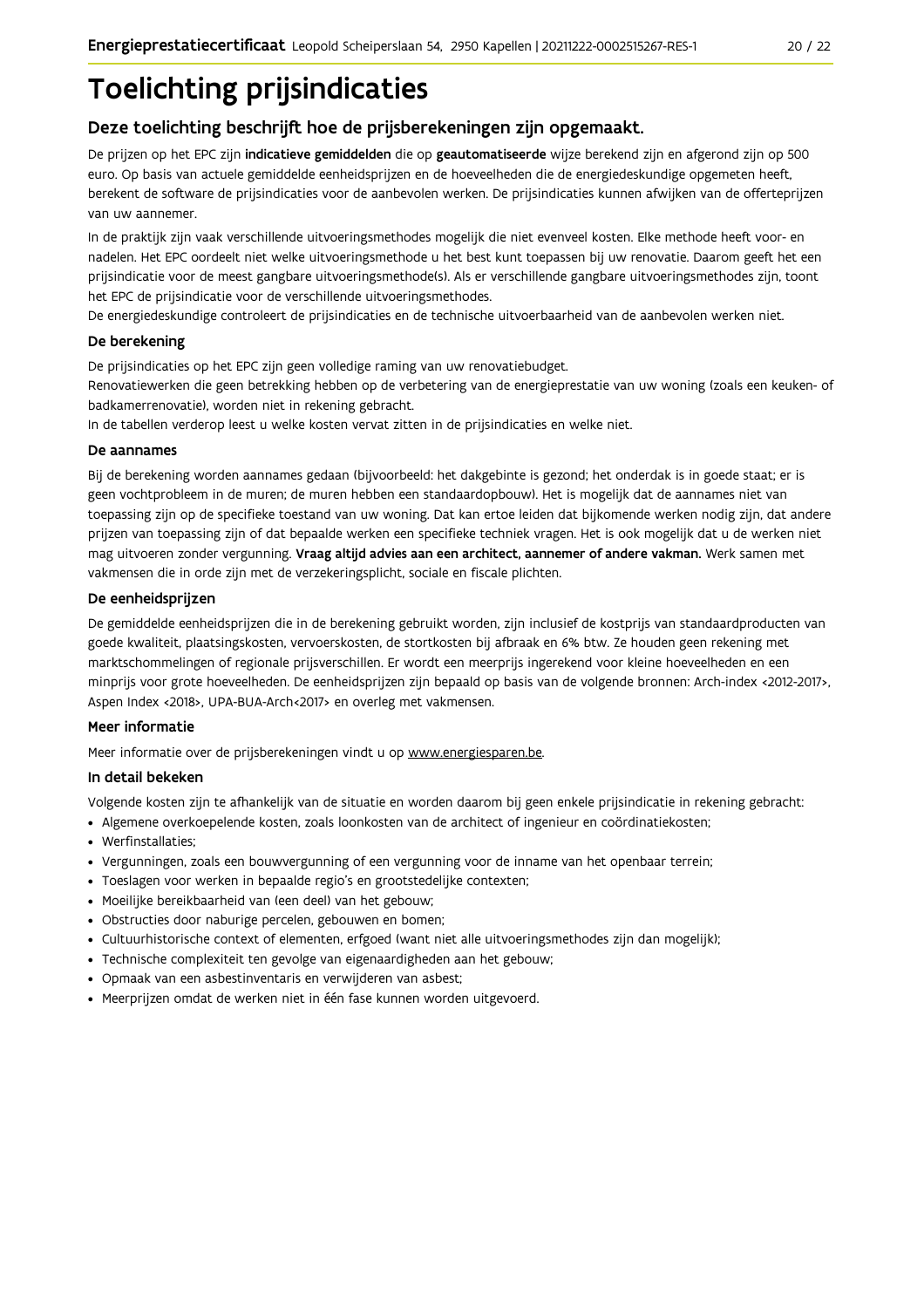In de onderstaande tabel wordt per maatregel aangegeven welke kosten wel en welke kosten niet zijn opgenomen in de berekening. Bij de werken die niet zijn inbegrepen, wordt aangenomen dat de werken niet altijd noodzakelijk zijn, of dat het element in goede staat is, gezond, stabiel, voldoende draagkrachtig, droog, correct geplaatst ...

Als u werken combineert, kan dit een prijsvoordeel opleveren.

|                                     | Inbegrepen werken                                                                                                                                                                                                                                                                                                                                                                                                                                                                                                                                                                                                                                                                                                                               | Niet inbegrepen                                                                                                                                                                                                                                                                                                                                                                  |
|-------------------------------------|-------------------------------------------------------------------------------------------------------------------------------------------------------------------------------------------------------------------------------------------------------------------------------------------------------------------------------------------------------------------------------------------------------------------------------------------------------------------------------------------------------------------------------------------------------------------------------------------------------------------------------------------------------------------------------------------------------------------------------------------------|----------------------------------------------------------------------------------------------------------------------------------------------------------------------------------------------------------------------------------------------------------------------------------------------------------------------------------------------------------------------------------|
| Muren<br>Isoleren aan de binnenkant | • Afbraak van vloerplinten en vensterbanken<br>• Afnemen en herplaatsen van aanwezige<br>radiatoren/convectoren, inclusief<br>aanpassingen aan leidingen<br>· Plaatsen van isolatie en dampscherm,<br>inclusief stijl- en regelwerk bij half-stijve<br>isolatieplaten<br>· Bij de onderbreking van isolatielaag door<br>binnenmuren: doortrekken van de isolatie<br>op de binnenmuren over minstens 1 meter<br>(koudebrug vermijden)<br>· Plaatsen van een standaard afwerking<br>(gipskartonplaten, geplamuurd en<br>geschilderd + stijl- en regelwerk), inclusief<br>vloerplinten en vensterbanken<br>• Aanwerken rond vensters en deuren<br>• Aanpassingen aan elektriciteitsbekabeling,<br>stopcontacten, schakelaars en<br>wandverlichting | • Vochtonderzoek en vochtbehandeling<br>• Volledige afbraak binnenafwerking (vb.<br>behang en muurbepleistering)<br>· Plaatsen van muurdoorvoeren                                                                                                                                                                                                                                |
| Muren<br>Isoleren aan de buitenkant | • Afzagen van bestaande dorpels<br>• Afbraak van regenwaterafvoerbuizen<br>· Vergroten van de dakranduitsprong bij een<br>deel van de gevels.<br>• Plaatsen van isolatie<br>• Plaatsen van een standaardgevelafwerking =<br>gemiddelde van<br>· Sierbepleistering 25 mm (mineraal<br>gebonden)<br>• Vezelcementplaten<br>• Houten beplanking (ceder en merbau)<br>• Strokenbekleding met laminaat 8 mm<br>• Thermisch veredeld hout<br>• Steenstrips<br>Aanwerken rond vensters en deuren<br>Plaatsen van muurdoorvoeren<br>· Plaatsen van nieuwe dorpels<br>· Plaatsen van regenwaterafvoerbuizen<br>· Stellingen (vanaf twee verdiepingen)                                                                                                    | $\bullet\,$ Uitvlakken van de muren<br>• Aansluiting met reeds aanwezige dakisolatie<br>• Afbraak van de gevelsteen bij spouwmuren<br>• Aanpassingen aan buitenaanleg,<br>buitenkranen, buitenverlichting<br>· Aanpassingen aan luifels, dakgoten,<br>zonwering en luiken<br>• Afwerking bij muren die grenzen aan een<br>onverwarmde binnenruimte zoals een<br>garage of kelder |
| Beglazing vervangen                 | • Afbraak en plaatsing beglazing<br>· Ventilatieroosters bij een deel van de<br>vensters (tenzij mechanische ventilatie<br>aanwezig is)<br>• Een hijstoestel                                                                                                                                                                                                                                                                                                                                                                                                                                                                                                                                                                                    | • Herstellingen aan binnen- of<br>buitenafwerking<br>· Plaatsen van dichtingsvoegen met de gevel<br>· Toeslag voor veiligheidsglas bij vensters in<br>gevels                                                                                                                                                                                                                     |